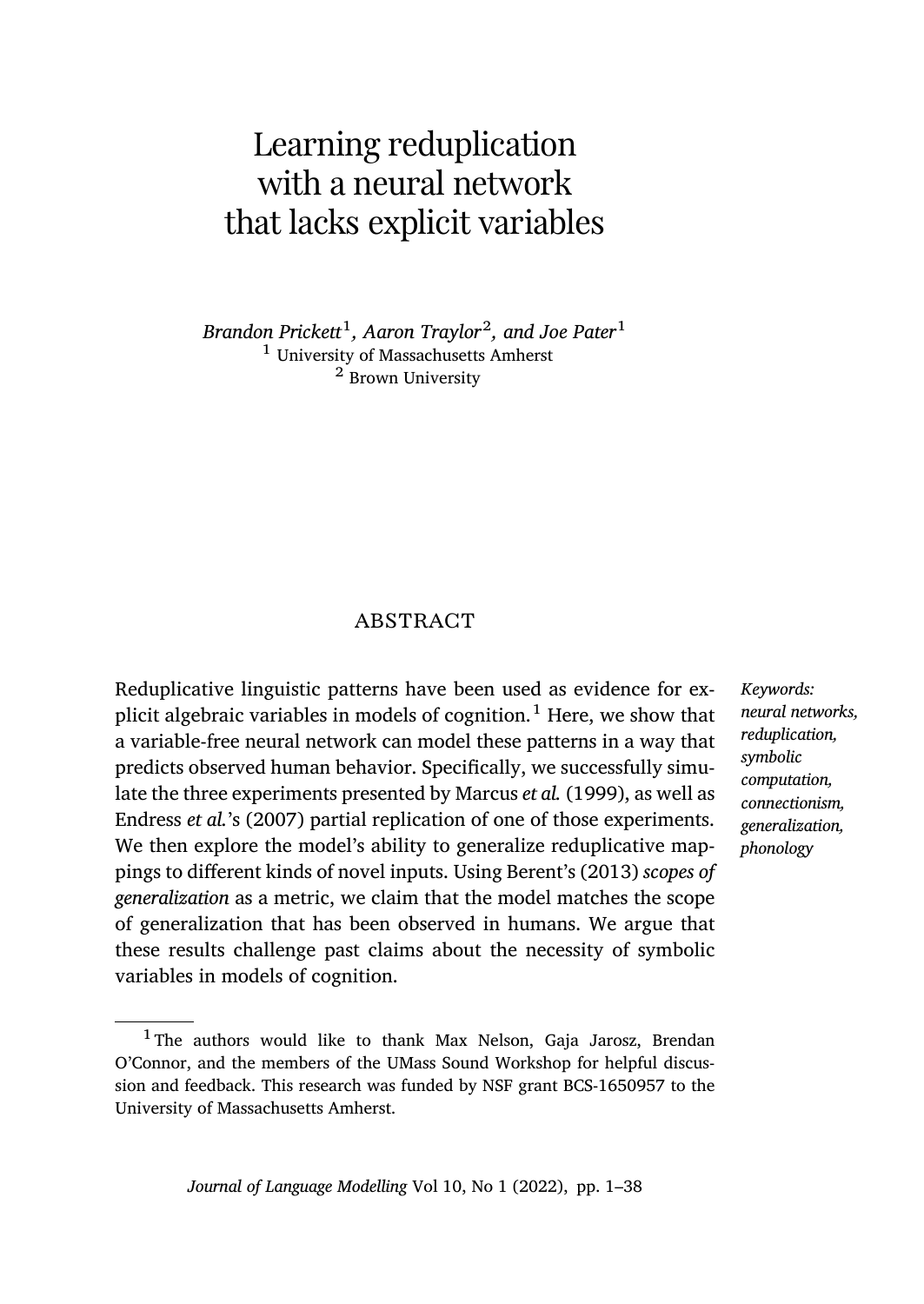# 1 INTRODUCTION

Identity-based patterns in language have been used as evidence for explicit algebraic variables in models of cognition (Marcus 2001; Berent 2013). Marcus *et al.* (1999) demonstrated humans' ability to learn an identity relationship by training infants on reduplicative linguistic patterns of the form ABB and ABA, where A and B were nonce words mad[e up of a single syll](#page-35-0)able each. Marcus *et al.*'s (1999) participants heard a series [of "sentences"](#page-34-0) [made up of](#page-33-0) such words (e.g. [linana] or [gatiti]) and were then tested on two kinds of novel stimuli: sentences that conformed to the repetition-based pattern in the training phase and sentences that did not. The infants listened longer to novel stimuli that did not conform to the pattern they were trained on than novel stimuli that did. This was taken as evidence that the subjects could successfully generalize the reduplicative pattern.

Marcus *et al.* (1999) demonstrated that a simple recurrent neural network (SRN; Jordan 1986; Elman 1990) could not learn this pattern in a way that led to human-like generalization, $^2$  given the data that the infants were exposed to in t[he experimen](#page-35-0)t[. They](#page-35-0) attributed this failure to a lack of explicit algebraic variables in the model. An example of a variable based analysis of the ABB pattern would be a mapping like  $\alpha\beta_1 \rightarrow \beta_2$ , where  $\alpha$  and  $\beta$  demonstrate syllable [identity and the](#page-36-0) [subsc](#page-36-0)r[ipts represent two o](#page-33-1)ccurrences of identical syllables. A representation like this would be blind to individual differences within the syllables and would generalize to any kind of novel stimulus. Since the infants in the experiment generalized the pattern to novel items, and the variable free SRN *did not*, Marcus *et al.* (1999) concluded that alg[ebraic variables were nec](#page-33-2)essary to explain their results.

A number of attempts have been made to simulate the results of the experiment without using such variables (see Shultz and Bale 2001; Endress *et al.* 2007, for a summary). The majority of these attempts have been dismissed because they either failed to produce

<sup>2</sup>While we choose to focus on linguistic generalizations in this paper, a considerable amount of research has also explored non-linguistic generalization (see, e.g, Doumas and Hummel 2010).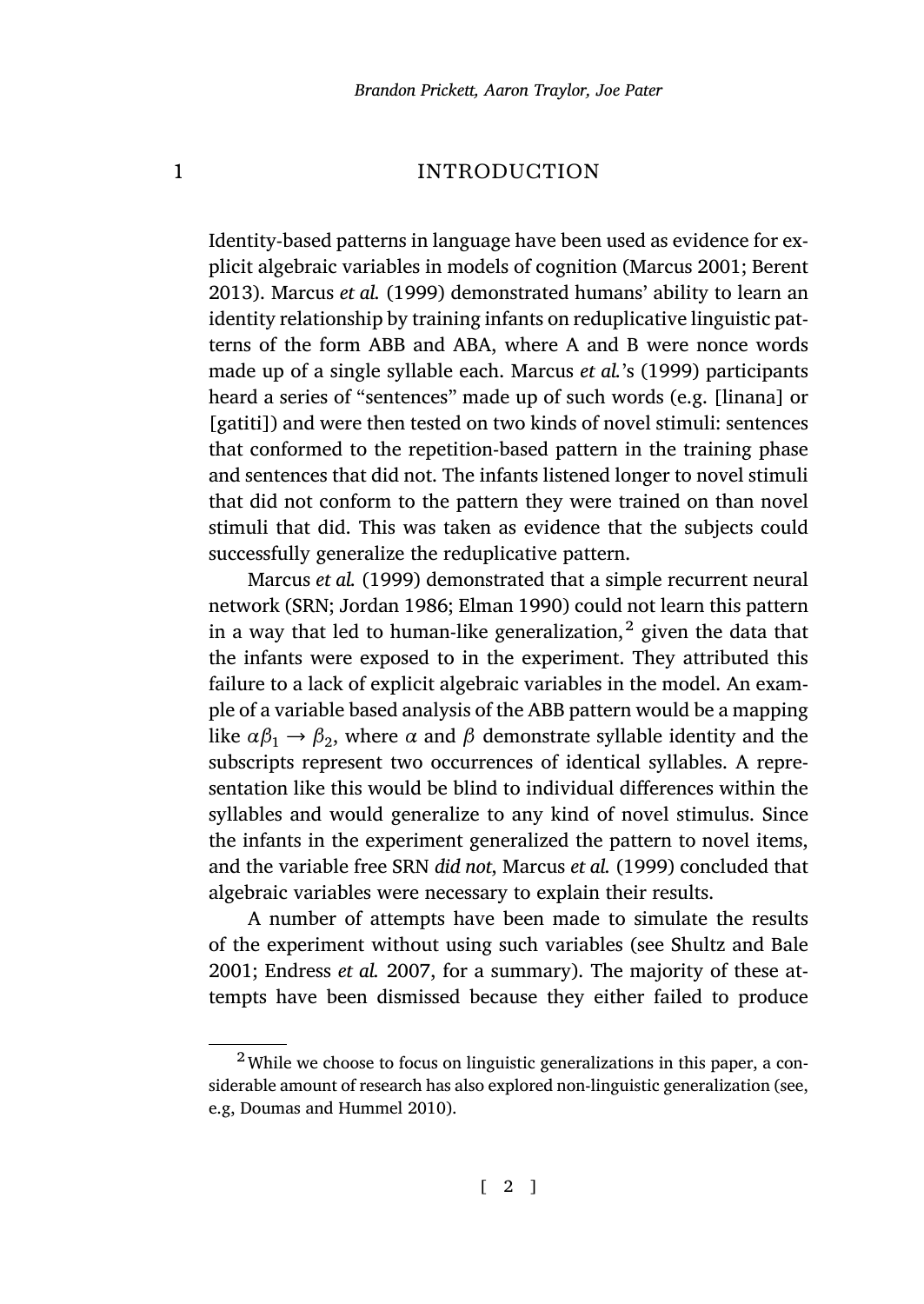a model that discriminated between novel conforming and nonconforming items or because the model used a mechanism t[ha](#page-2-0)t was equivalent to algebraic variables (although see Alhama and Zuidema 2018 for a suc[ce](#page-6-0)ssful attempt, described more in Section 2). These failures to [simulate the results w](#page-36-1)ith variable-free models have been taken as further evidence that a symbolic account of cognition is necessary (Marcus [20](#page-9-0)01).

<span id="page-2-0"></span>We reframe the reduplication problem within a modern context with a focus on generalizat[ion](#page-17-0) outside the training data. The remainder of the paper is structured as follows: Section 2 sum[marizes](#page-32-0) previous computational work on reduplication generalization, and Section 3 argues that the Sequence-to-Sequence network (Seq2Seq; Sutskever *et al.* 2014) is a [str](#page-27-0)aightforward architecture for sequence transduction and is a natural fit for the reduplication problem. Section 4 summarizes a series of simulations that show that a variable-free Seq2Seq network, when trained correctly, can successfully model Marcus *et al.*'s (1999) results. Section 5 then explores the model's ability to generalize to different kinds of novel items, using Berent's (2013) *scopes of generalization* as a metric for the model's success, and argues that its ability to generalize matches that which has been observed in humans. Finally, Section 6 summarizes our findings, discusses why [our model was successful, sugges](#page-36-2)t[s future work, and then](#page-36-3) concludes the paper.

# BACKGROUND 2

The debate between connectionist and symbolic theories of language has often focused on the domain of morphology (for example, see Rumelhart and McClelland 1986; Pinker and Prince 1988). This includes reduplication, where all or part of a word is copied to convey some change in semantic information. Corina (1991) and Gasser (1993) first modeled reduplicative processes with recurrent neural networks. Gasser found an SRN to be insufficient for the task, citing the architecture's need for "a variable of a sort" (1993, p. 6).<sup>3</sup>

<sup>&</sup>lt;sup>3</sup> For discussion on how to integrate variables into connectionist models, see Marcus (2001) and Smolensky and Legendre (2006).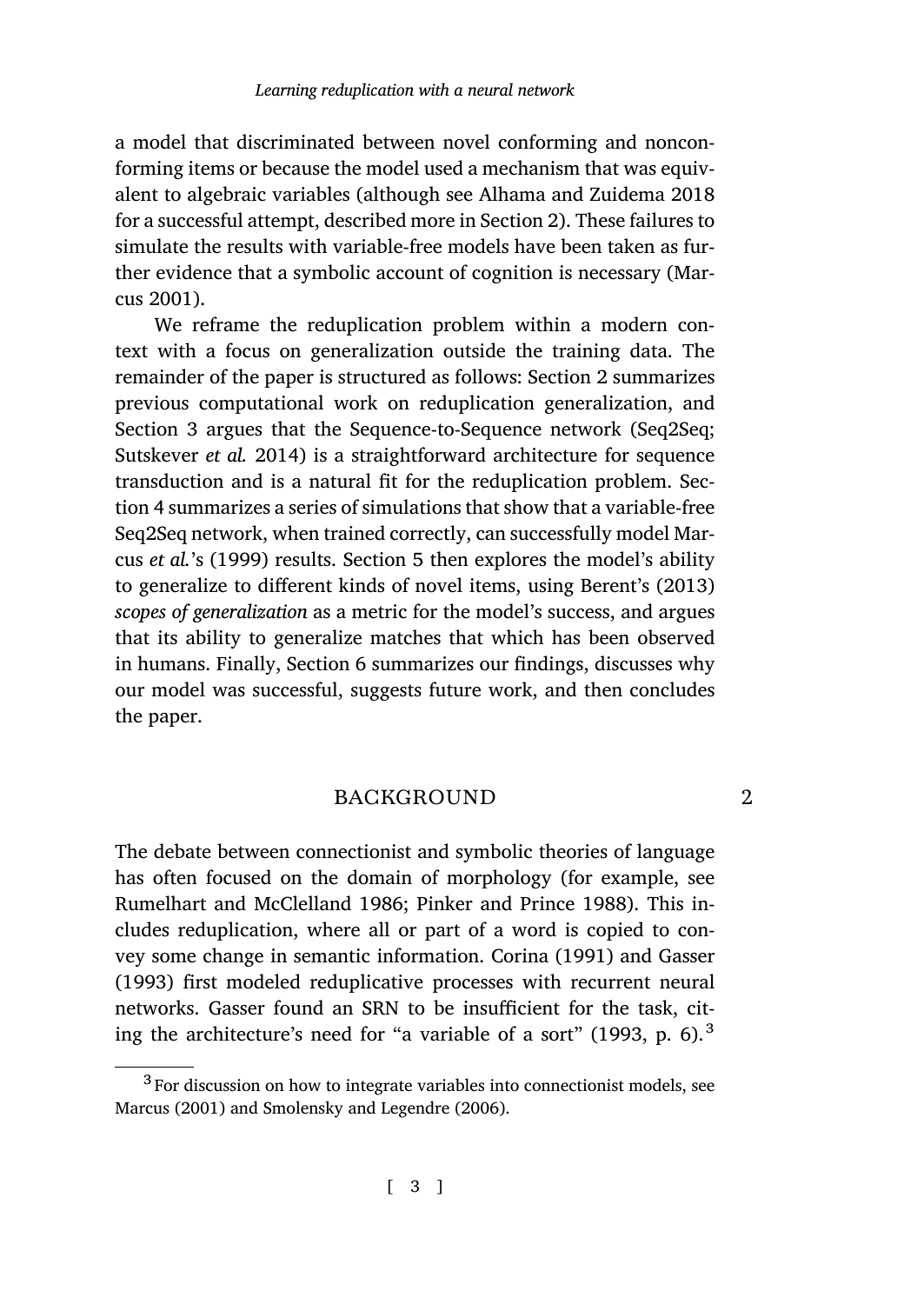To model the process with a neural network, he instead used a feedforward model that could discriminate between identical and nonidentical pairs of syllables.

Marcus *et al.* (1999) sought to test how humans learned a reduplicative pattern to see whether variables were necessary to model their behavior (see Rabagliati *et al.* 2019, for evidence of the reliability of these results; for examples of other experimental work on reduplication, see Stemberger and Lewis, 1986 and Waksler 1999). To do this, they trained infants on a pattern that resembled natural language reduplication, in that two out of three syllables in each stimulus were copies of one another. This resulted in two experimental conditions: infants trained on AAB patterns (e.g. with sequences like [lilina]) and those trained on ABB patterns (e.g. with sequences like [linana]). After being trained on one of the two patterns, infants were tested on a variety of items that used novel syllables, as well as novel segments within the syllables. These were either pattern conforming (e.g. [wofefe] for the ABB condition) or pattern nonconforming (e.g. [wowofe] for the ABB condition).

Their results showed that infants looked in [the direction o](#page-34-1)f [pattern](#page-35-0) [nonconform](#page-35-0)ing items for significantly longer than pattern conforming ones. They took this to mean that the nonconforming items were more surprising for their subjects and that the infants had correctly learned the reduplicative pattern. The final portion of their paper described simulations that they ran with an SRN in an attempt to model the gene[ralization seen in t](#page-35-0)h[eir experiment. While they d](#page-36-4)o not describe these simulations in detail, they do report that the variable free model failed to mimic the infants' behavior and, like Gasser (1993), Marcus *et al.* (1999) concluded that a recurrent neural network would need variabl[es to learn reduplication](#page-33-3) in a human-like way.

To the best of our knowledge, the cognitive science literature lacks a formal definition for what exactly constitutes a *variable*, <sup>4</sup> however there is a consensus that SRNs lack any explicit variables (see, e.g., Marcus *et al.* 1999; Seidenberg and Elman 1999). Here, we use the term *explicit* to refer to a representation that has been built into a model's architecture, pretraining, or the input/output features the

<sup>&</sup>lt;sup>4</sup> See Clark and Yoshinaka (2014, pp. 13–14) for some discussion of this from a formal language theoretic perspective.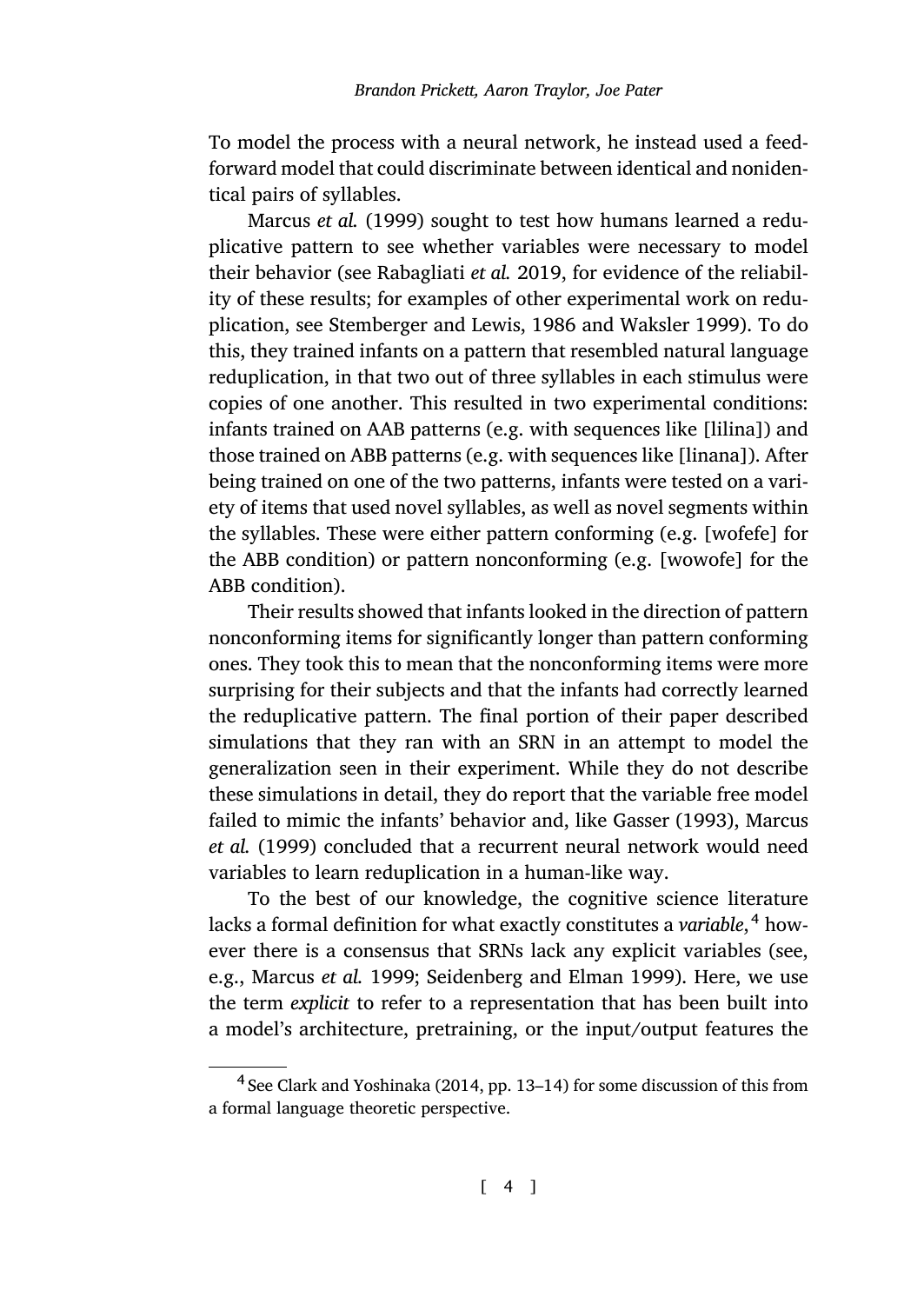model uses. While it might be the case that SRNs have the ability to capture variable-like representations in their connection weights, unless such weights were set by hand, this would not fall under our definition of an explicit variable.

Marcus *et al.* (1999) also related [SRN's inability](#page-35-1) to generalize reduplication to another linguistic phenomenon – compositionality, the ability for words to combine to make novel meanings. For example, [even if a person had no](#page-34-2) prior exposure to the sentence, "the bicycling iguana wont[he game of hop-sc](#page-34-3)otch", they would be able to compose the meanings of each word to deduce the meaning of [the full sen](#page-35-0)t[ence.](#page-35-0) Additionally, even if the word "iguana" was s[ubstituted with a](#page-36-0) [nonce](#page-36-0) word like "glork", humans would still be able to intuit a certain amount of meaning from the sentence. Marcus (1998) demonstrated that SRNs failed to learn human-li[ke compositio](#page-35-2)nality from linguistic data, and more modern neural networks still seem to fail at this task (Lake and Baroni 2017), unless explicit variables are bui[lt into their](#page-36-4) [architectur](#page-36-4)e [\(Korr](#page-36-4)el *et al.* 2019).

A number of attempts have been made to model the Marcus *et al.* (1999) results without the use of explicit variables. Shultz and Bale (2001) laid out diagnostics for determining whether a simulation properly demonstrates that variables are not necessary for modeling Marcus *et al.*'s (1999) results (see also Marcus 1999). The first diagnostic that they described was that the model cannot be trained on any extra data that was made using an algebraic identity function. Seidenberg and Elman (1999) did not meet this requirement in their simulation of Marcus *et al.*'s (1999) experiment because they expos[ed their SRN](#page-32-1) [to pretra](#page-32-1)ini[ng tha](#page-32-1)t mapped sequences of syllables to an indicator of whether or not each syllable was identical to its predecessor. After the model was familiarized with this identity-based information, it was able to correctly generalize a reduplicative pattern. Since there is no reason to assume the infants in the experiment received such pretraining, this simulation failed to provide evidence for variable free models' ability to simulate Marcus *et al.*'s (1999) experiment.

Another example of this criterion's relevance is Alhama and Zuidema's (2018) *Incremental Novelty Exposure*. This training technique involves presenting data to a model in a way that slowly introduces it to increasing amounts of novelty over time. This forces the neural network to find a more general solution than it might otherwise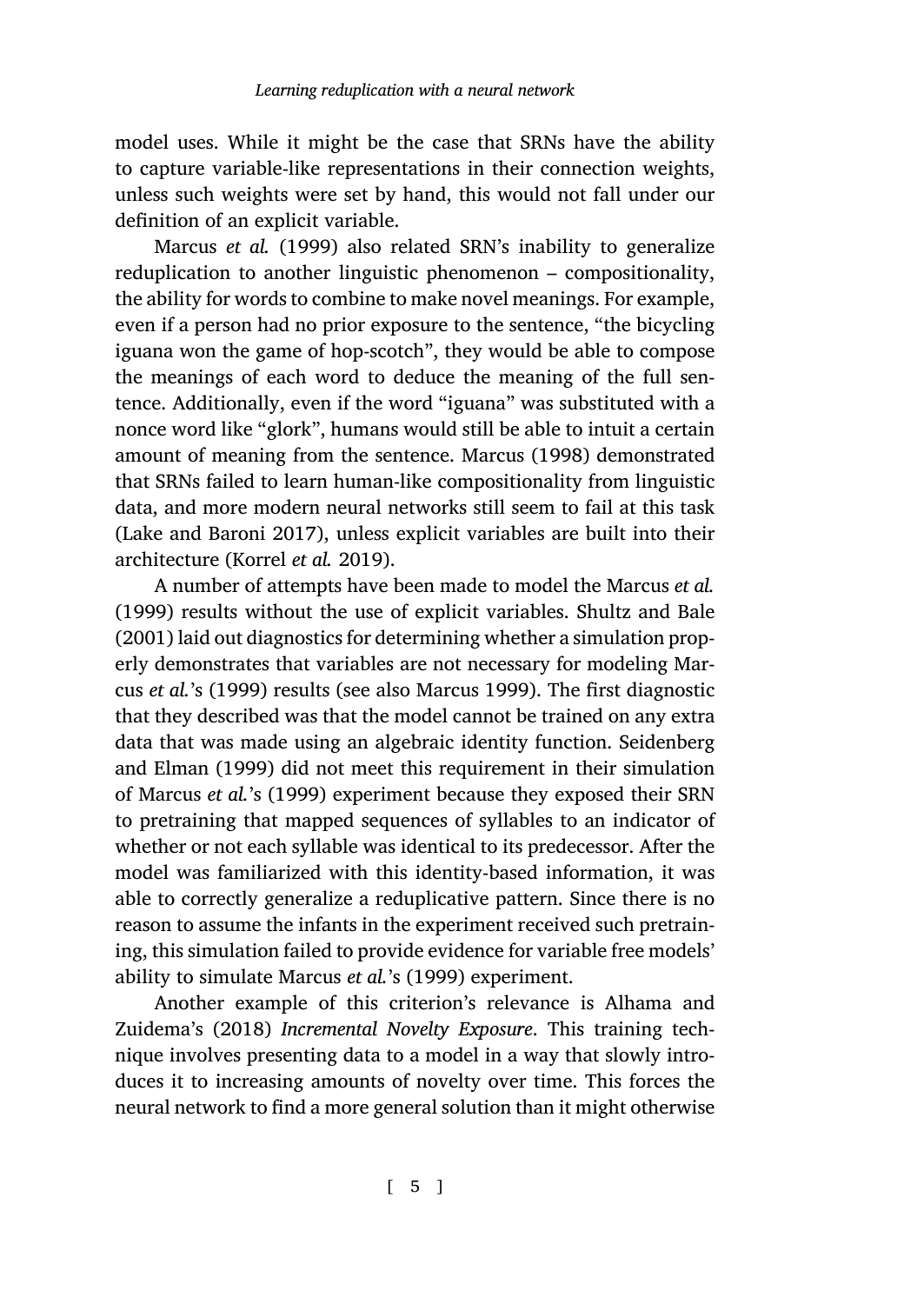be biased toward learning, and was sh[own to enable a neur](#page-33-1)al network to model the Marcus *et al.* [\(1999](#page-36-0)) results. Unfortunately, this use of Incremental Novelty Exposure does not meet Shultz and Bale's (2001) first criterion, since whatever mechanism creates the increasingly novel data would need an explicitly algebraic set of instructions to perform its task.<sup>5</sup>

Shultz and Bale's (2001) next criterion for a variable-free model was that it could not have an architecture that ex[plicitl](#page-36-0)y compares the similarity of separate points in time. Endress *et al.* (2007) point out that even Shultz and Bale's (2001) proposed model does not meet this criterion, [since it assumes that th](#page-32-2)e[re are](#page-32-2) dedicated, real-valued units representing each timestep in the input. Since these can act like variables over each input feature, and since they are explicitly compared to one another in the model's hidden layer, they are no different from variables in regards to this criterion.

The final requirement that Shultz and [Bale \(2](#page-36-0)001) [discuss is that](#page-33-1) t[o gen](#page-33-1)eralize in a human-like way, a model must have more error for pattern non-conforming test items than for th[e pattern confor](#page-32-3)ming ones. Christiansen and Curtin (1999) failed to meet this criterion, since their model could only differentiate between these two stimulus groups in a way that assigned more error to pattern-conforming items.

Numerous other attempts were made to model Marcus *et al.*'s (1999) results, however Shultz and Bale (2001) and Endress *et al.* (2007) argue that none of them trul[y m](#page-9-0)eet these three criteria. Endress *et al.* (2007) go on to discuss a successful attempt by Altmann (2002) to model the experimental results without variables, but show that Altman[n's \(2002\) model is unsu](#page-32-1)ccessful given the majority of sampled initial weightings, and that the model makes an incorrect [p](#page-9-0)rediction regarding different types of nonconforming test items (i.e. items that followed an AAA pattern, where all three syllables in a sequence are identical). This pathological prediction by Altmann's (2002) learner will be discussed further in Section 4 where we show that our model succeeds on this new type of test item.

<sup>5</sup>Alhama and Zuidema (2018) also test a model without Incremental Novelty Exposure and find similar results to those presented in Section 4. We leave exploring the differences between their model and ours to future work.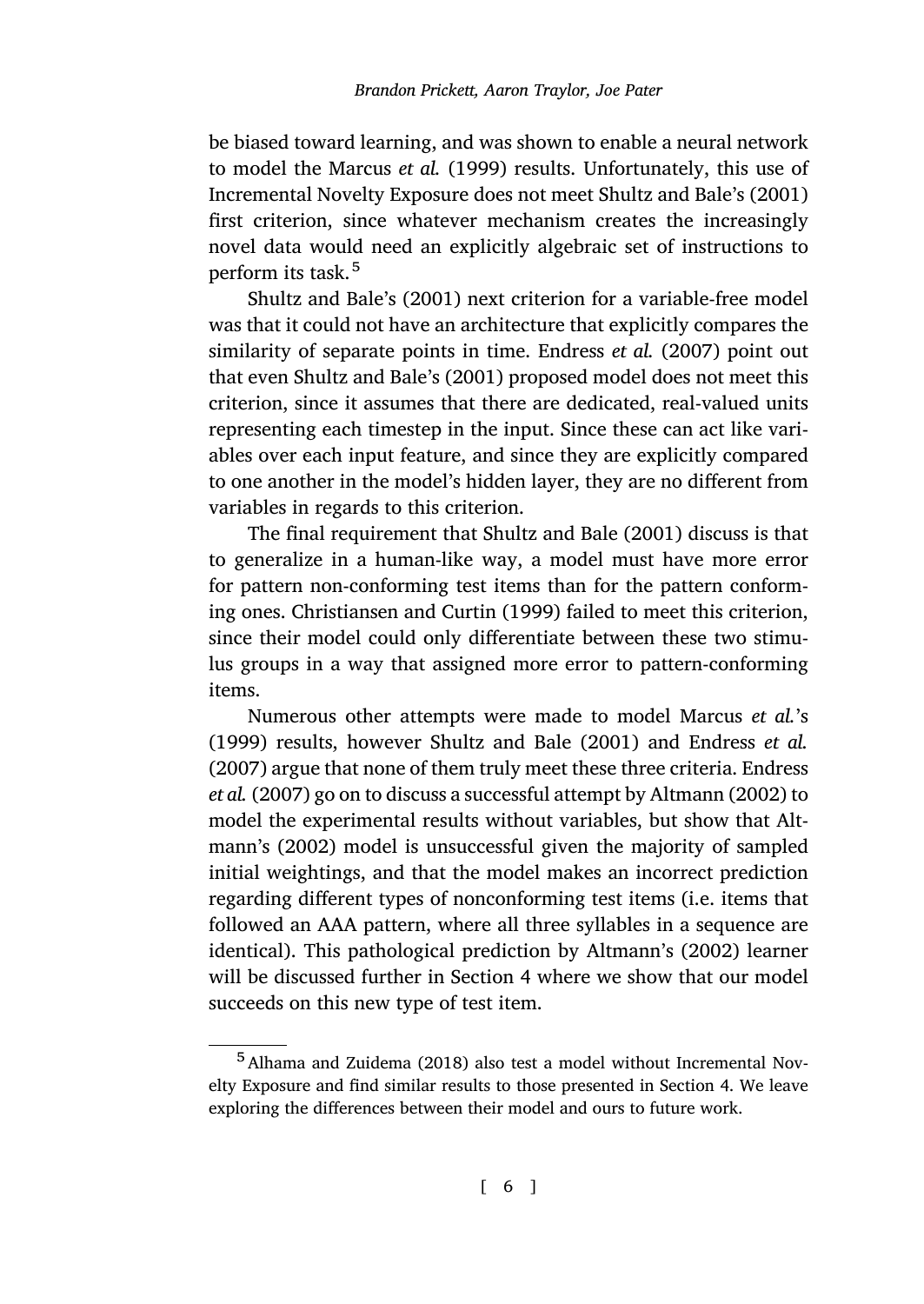# OUR MODEL 3

<span id="page-6-0"></span>[In this section](#page-34-4), [we present th](#page-36-5)[e main differences](#page-35-3) between our [model](#page-34-4) [\(a Seq2Seq n](#page-34-4)e[twork](#page-34-4) with LSTM layers) and the simpler recurrent network used by Marcus *et al.* (1999). For the documentation on the Python packages used to implement the model, see Chollet (2015) and Rahman (2016). The software that w[e used can be down](#page-32-4)l[oaded](#page-32-4) at https://github.com/blprickett/Reduplication-Simulations.

We chose to focus on Seq2Seq models because of their recent success in a numbe[r of linguistic tasks](#page-33-4) (Cotterell *et al.* 2016; Kirov and Cotterell 2018; Prickett 2019; Nelson *et al.* 2020). For example, Kirov and Cotterell (2018) showed that a Seq2Seq network could learn both regular and irregular past tense verbs with almost perfect accuracy. Additional[ly, when tested on nove](#page-36-0)l verbs, the model's j[ud](#page-2-0)gments correlated more with human data gathered by Albright and Hayes (20[03\)](#page-32-1) [than any previousl](#page-32-1)y [prop](#page-32-1)o[sed model \(alt](#page-37-0)h[ough genera](#page-32-5)li[zing to novel](#page-33-5) [verbs](#page-33-5) i[n a hu](#page-33-5)man-l[ike way was dependent o](#page-34-5)n a particular set of starting weights. See Corkery *et al.* 2019 for more on this).

Crucially for our work, the Seq2Seq network has no algebraic symbols built into its architecture and does not explicitly compare the similarity of any two points in time, meaning that it meets the criteria from Shultz and Bale (2001) discussed in Section 2. 6 For other recent approaches to computationally modeling reduplication, see Alhama and Zuidema (2018), Wilson (2019), Beguš (2021), Dolatian and Heinz (2020), and Haley and Wilson (2021).

# *[Seq2Seq arc](#page-35-3)hitecture* 3.1

Seq2Seq neural networks were originally designed for machine translation and have the ability to map from one string to another, without requiring a one-to-one mapping between the strings' elements

<sup>&</sup>lt;sup>6</sup> While it has become standard in machine translation for Seq2Seq models to use attention (Bahdanau *et al.* 2015), our model does not include this mechanism, since it could be considered to be an implementation of the variables that Marcus (2001) describes. See Nelson *et al.* (2020) for a discussion of how attention can help neural networks learn reduplicative patterns.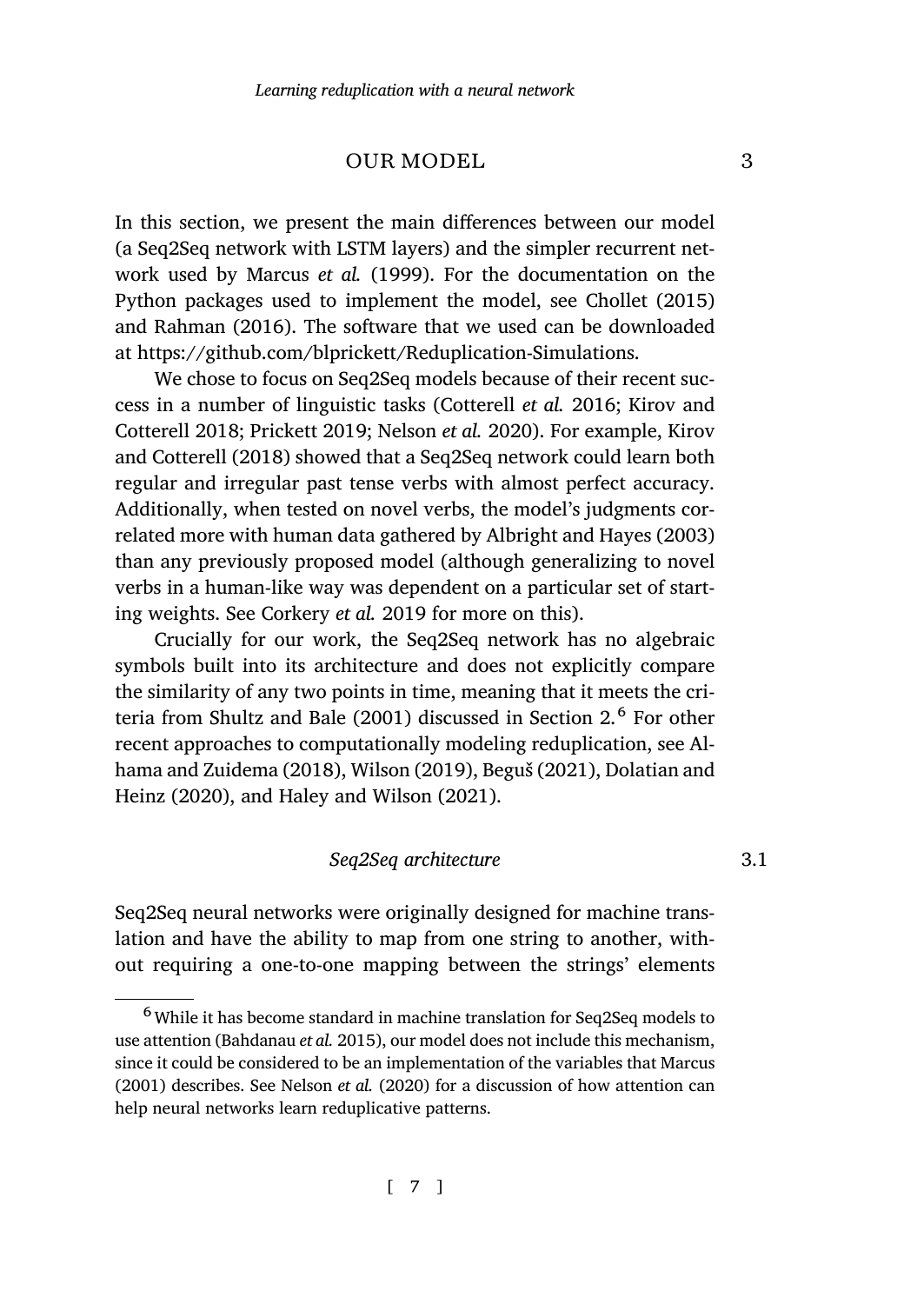



<span id="page-7-0"></span>Figure 1: Illustration of Seq2Seq architecture modeling one of the stimuli (represented as a mapping from the first two syllables to the third syllable) in Marcus *et al.*'s (1999) experiments. Each transcribed sound represents a single timestep

> (Sutskever *et al.*, 2014). For example, a sentence like "No, I am your father" could be mapped onto the Spanish sentence "No, soy tu padre", even though the Spanish sentence has one fewer word. The model performs this mapping by having an encoder and decoder pair built into its arc[hit](#page-7-0)ecture. Each member in the pair is its own recurrent network, with the encoder processing the input string one element at a time [and](#page-9-1) the decoder transforming that processed data into an output string that it unpacks through time. Often these elements that make up the input and output sequences are referred to as "timesteps". In our simulations, each timestep represents a single phonological segment as either a vector of arbitrary features or a vector of phonetically motivated features adapted from the phonological literature.

> Figure 1 shows an illustration of the Seq2Seq architecture that resembles the mappings we use in the simulations described in Section 4.1. Here, the encoder passes through the entire input (i.e. the first two syllables) before transferring information (in the form of hidden layer activations) to the decoder. The decoder then unpacks this information, and produces an output string (i.e. the predicted third syllable, [fe]). The Seq2Seq architecture allows these two strings to differ in their length, with the input being four segments long and the output being two.

> At each timestep in the input, information is passed forward through the hidden layers of the encoder (represented in the figure by the black boxes within the encoder). Additionally, information is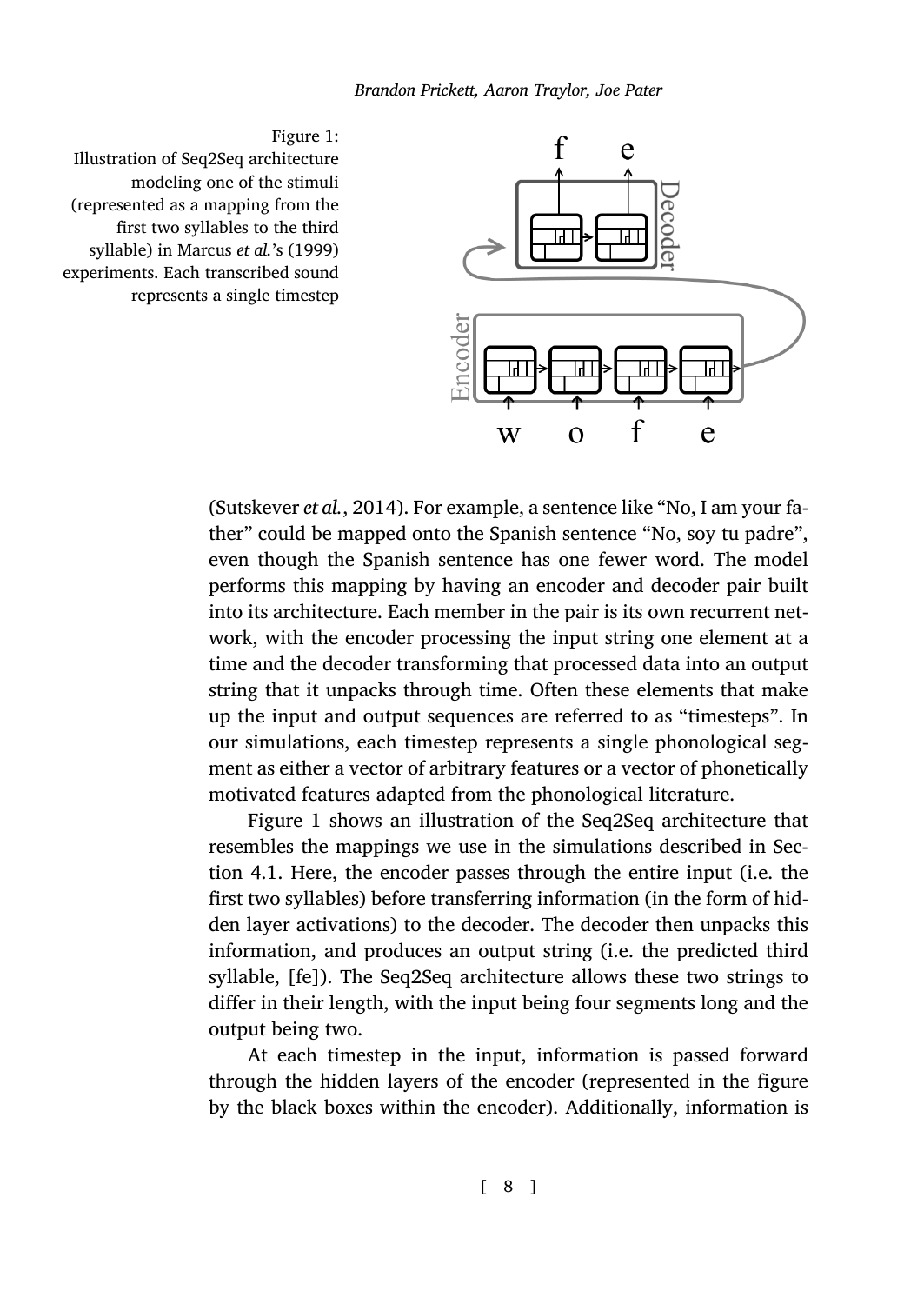passed *across* timesteps through the model's recurrent connections (represented by the black, rightward pointing arrows in the figure). The final recurrent connection in the encoder (represented by the gray arrow) [passes this processed](#page-34-6) information to the decoder, which unpacks it timestep-by-timestep in the output. In all of the simulations discussed in this paper, the encoder is unidirectional, meaning that it passes through the input string once, from left to right.

# *Long Short-Term Memory (LST[M\)](#page-35-4)* 3.2

In all of the simulations presented here, our model uses LSTM hidden layers (Hochreiter *et al.* 2001). These are a kind of recurrent neural network layer which enhances a model's ability to store information over several timesteps. While this architectural innovation was originally designed to address the problem of vanishing gradients (Bengio *et al.* 1994), it has been demonstrated that LSTM layers can also provide models with added representational power (Levy *et al.* 2018).

LSTM performs both of these by using cell states: bundles of interacting layers that can learn which information is important for the model to keep track of in the long term, and which information it can forget. This means that during training, the network is not only learning how to predict the output from the input at a given point in time, but also which information at that timestep will help it to predict the output in the future. Crucially, nothing in LSTMs explicitly implements an algebraic variable. While the use of LS[TM layers likely](#page-36-6) [has so](#page-36-6)me effect on our model's predictions, we do not expect it to be the primary factor affecting the network's generalization and leave the question of how crucial this mechanism is to future work.

# *Dropout* 3.3

Dropout is a regularization method that helps neural networks generalize correctly to items outside of their training data (Srivastava *et al.* 2014). When using dropout, a hyperparameter is chosen between 0 and 1 that represents the probability that any given unit in the network is "dropped out" during training (i.e. all of its incoming/outgoing weights are temporarily set to 0). The set of units that are dropped out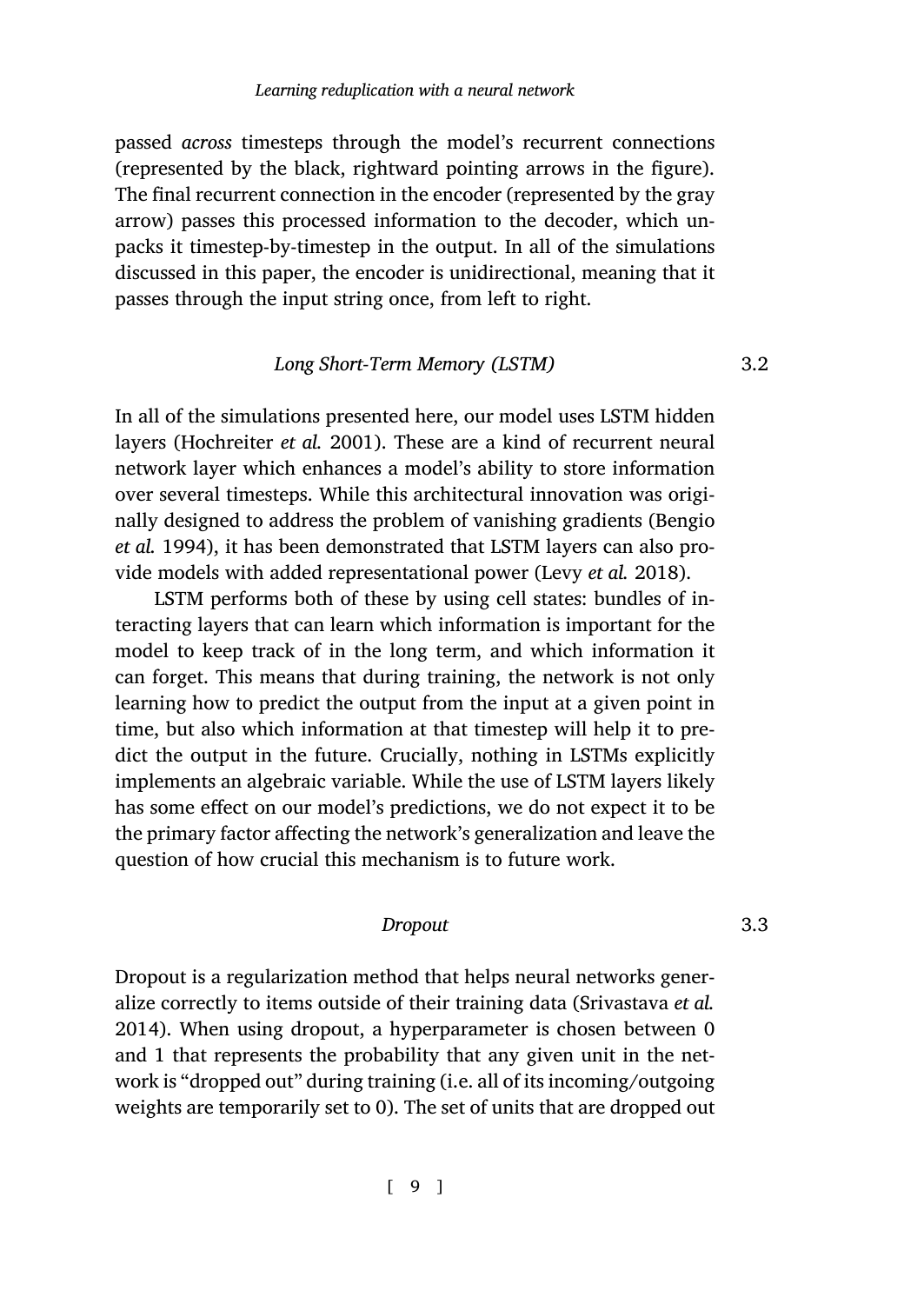*Brandon Prickett, Aaron Traylor, Joe Pater*

<span id="page-9-2"></span>

is resampled at each weight update during learning, forcing the model to find a solution that does not depend too heavily on any single unit.

<span id="page-9-0"></span>This is illustrated for a simple feed-forward network on the right side of Figure 2. In this illustration, dropout causes the output units to have an activation of 2, instead of 4, because a unit in the middle layer is being dropped out and cannot contribute to the activations in the layer above it. For the simulations presented here, dropout was ap[plied with equal pro](#page-35-0)[ba](#page-9-1)bility to all layers of the network.

# 4 MODELING MARCUS *ET AL.* (1999)

<span id="page-9-1"></span>This section presents simulations of the three experiments described in Marcus *et al.* (1999). In addition to directly simulating these three experiments, Section 4.1 explores the impact of linguistic structure in the model's pretraining, and Section 4.2 simulates a partial replication of the original Marcus *et al.* (1999) experiment performed by Endress *et al.* (2007).

# 4.1 *Experiments 1 and 2*

In their first two experiments, Marcus *et al.* (1999) trained infants on ABB and ABA patterns (e.g. [wofefe] and [wofewo], respectively) and then measured the infants' listening times to determine whether they generalized the patterns to words containing novel segments. To simulate this, we trained our model to predict the third syllable in each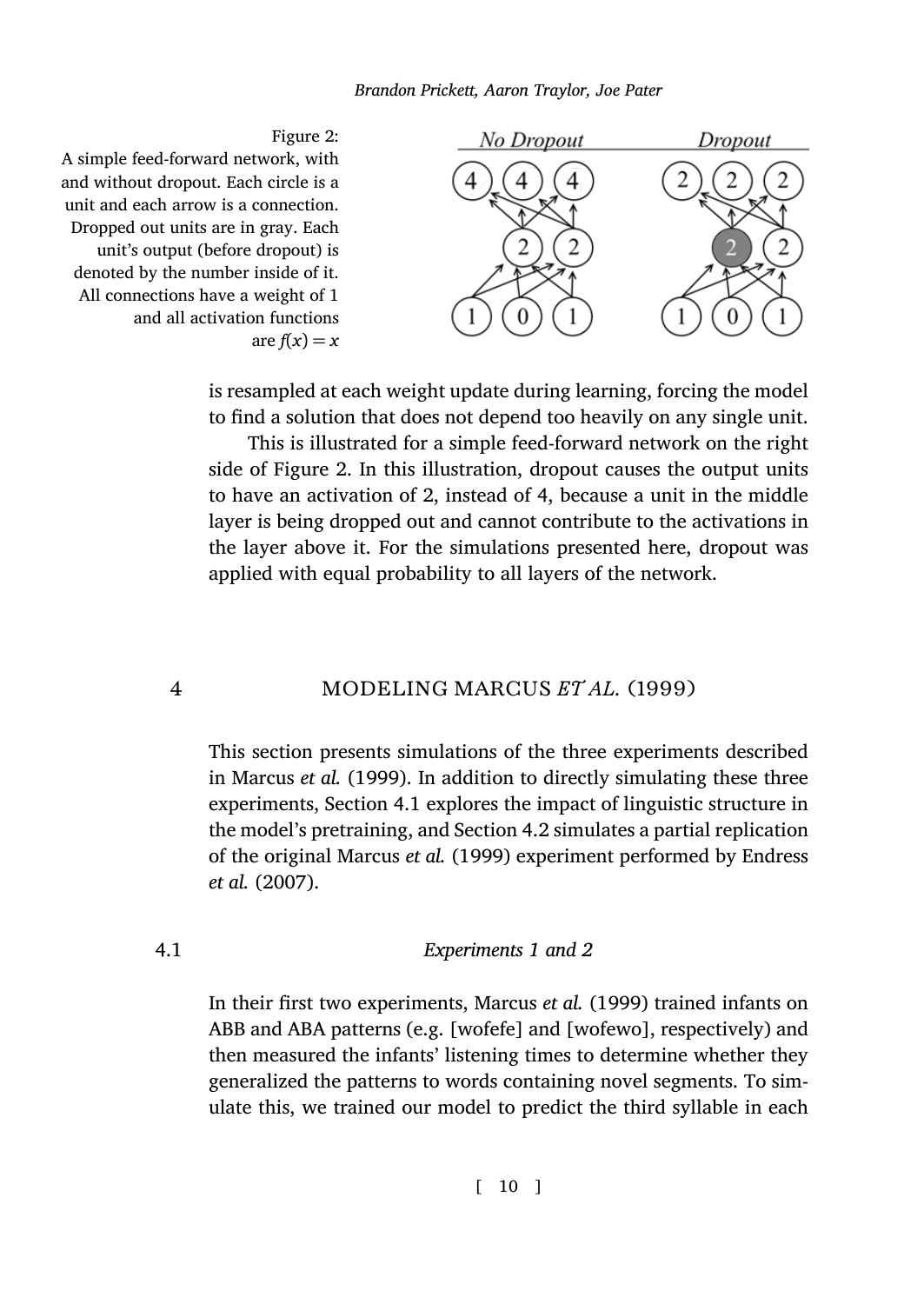experimental item, based on the first two.<sup>7</sup> For all of the simulations presented in this section, the Seq2Seq model was given a four segment input representing the first two syllables, and a[sked to produce a two](#page-37-1) [segm](#page-37-1)ent output representing the third syllable (as illustrated in Figure 1). Segments were repr[esented using](#page-32-6) vectors made up of 11 feature values, based on standard features used in phonological theory. These features, along with the segments from Marcus *et al.*'s (1999) experiments that they describe, are given in the Supplementary Materials. Both the encoder and decoder each had 4 LSTM layers with 11 units in each layer.

The model was trained using RMSProp (Tieleman and Hinton 2012), a gradual, error-based algorithm, with the default hyperparameter values used in Keras (Chol[le](#page-11-0)t 2015). The probability of dropout was .85 (chosen after a small amount of pilot testing before running our final simulations) and the loss that the model was trained to minimize was mean squared error (MSE). MSE was calculated by going through each feature in the model's predicted output, squaring the difference between the predicted value of this feature and the correct value, and averaging across all of these squared differences.

In addition to being trained on the same items as Marcus *et al.*'s (1999) subjects, given in Table 1, the model also wen[t through a pre](#page-36-4)[trainin](#page-36-4)g [phas](#page-36-4)e meant to familiarize it with the syllables used in the experiment.

[Preliminary simul](#page-36-0)ations that were run without this pretraining failed to reproduce the kind of generalization observed in the experiment. The pretraining can be thought of as simulating the experience that the infants would have had [with English syllables](#page-33-5) prior to participating in the experiment (since all of the syllables that were u[sed are](#page-35-0) [attested in](#page-35-0) English). Unlike the pretraining used by Seidenberg and Elman (1999), there was no identity-based information in this pretraining, meaning that it did not violate the first criterion laid out by Shultz and Bale (2001). Each learning datum in pretraining was a set

 $7$  Note that this mapping is much simpler than some kinds of reduplication present in natural language (see, e.g., Dolatian and Heinz 2020, for more on this) and should be trivially easy for a neural network to learn. However, since Marcus *et al.* (1999) and the current study are primarily interested in generalization, the formal complexity and learnability of the patterns we look at is irrelevant.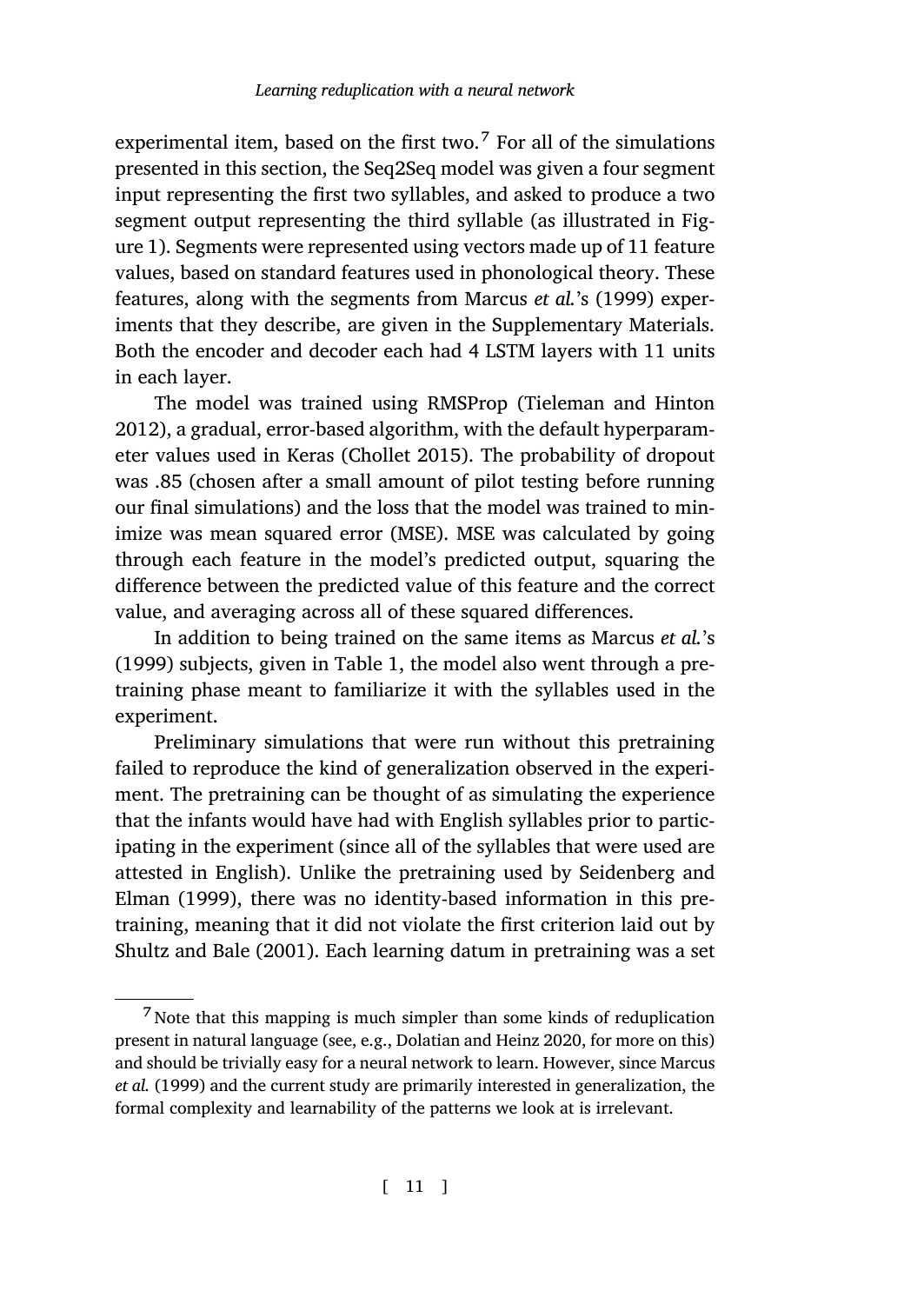*Brandon Prickett, Aaron Traylor, Joe Pater*

<span id="page-11-0"></span>Table 1: Training data used in our simulations of the first two experiments in Marcus *et al.* (1999). For the phonological features used to represent each sound, see the Supplementary Materials

| Experiment     | Condition | Stimuli                                 |  |  |
|----------------|-----------|-----------------------------------------|--|--|
| 1              | ABA       | [gatiga], [ganaga], [gagiga], [galaga], |  |  |
|                |           | [litili], [ligili], [lilali], [nigini], |  |  |
|                |           | [ninani], [nilani], [talata], [tatita], |  |  |
|                |           | [linali], [nitini], [tanata], [tagita]  |  |  |
| $\mathbf{1}$   | ABB       | [tigaga], [nagaga], [gigaga], [lagaga], |  |  |
|                |           | [tilili], [gilili], [lalili], [ginini], |  |  |
|                |           | [nanini], [lanini], [latata], [titata], |  |  |
|                |           | [nalili], [tinini], [natata], [gitata]  |  |  |
| 2              | ABA       | [ledile], [lejele], [lelile], [lewele], |  |  |
|                |           | [widiwi], [wijewi], [wiliwi], [wiwewi], |  |  |
|                |           | [jidiji], [jijeji], [jiliji], [jiweji], |  |  |
|                |           | [dedide], [dejede], [delide], [dewede]  |  |  |
| $\overline{2}$ | ABB       | [dilele], [jelele], [lilele], [welele], |  |  |
|                |           | [diwiwi], [jewiwi], [liwiwi], [wewiwi], |  |  |
|                |           | [dijiji], [jejiji], [lijiji], [wejiji], |  |  |
|                |           | [didede], [jedede], [lidede], [wedede]  |  |  |

of two randomly sampled syllables that mapped to another randomly chosen syllable.

After being trained on 1000 of these randomly produced data for 1000 epochs (i.e. full passes through the data) with batches of size 50 (i.e. the model made weight updates based on the average error on 50 data points), the model's decoder weights were set [back to their](#page-35-0) [origina](#page-35-0)l values (with the encoder weights being preserved) and the experiment simulation began. The model was then trained for 500 epochs (again, with batches of size 50) on a dataset that contained three copies each of the items from Marcus *et al.*'s (1999) training phase. A new random ordering of these data was sampled for each simulation.

At the end of this training, the model was tested on a dataset that contained three copies each of the four test items used by Marcus *et al.* (1999): [wofefe], [dekoko], [wofewo], and [dekode] for Experiment 1 and [bapopo], [kogaga], [bapoba], [kogako] for Experiment 2. Testing involved feeding the model a set of prespecified input values and comparing the model's resulting output values to the correct outputs (as mentioned above, this comparison is reported using MSE). We used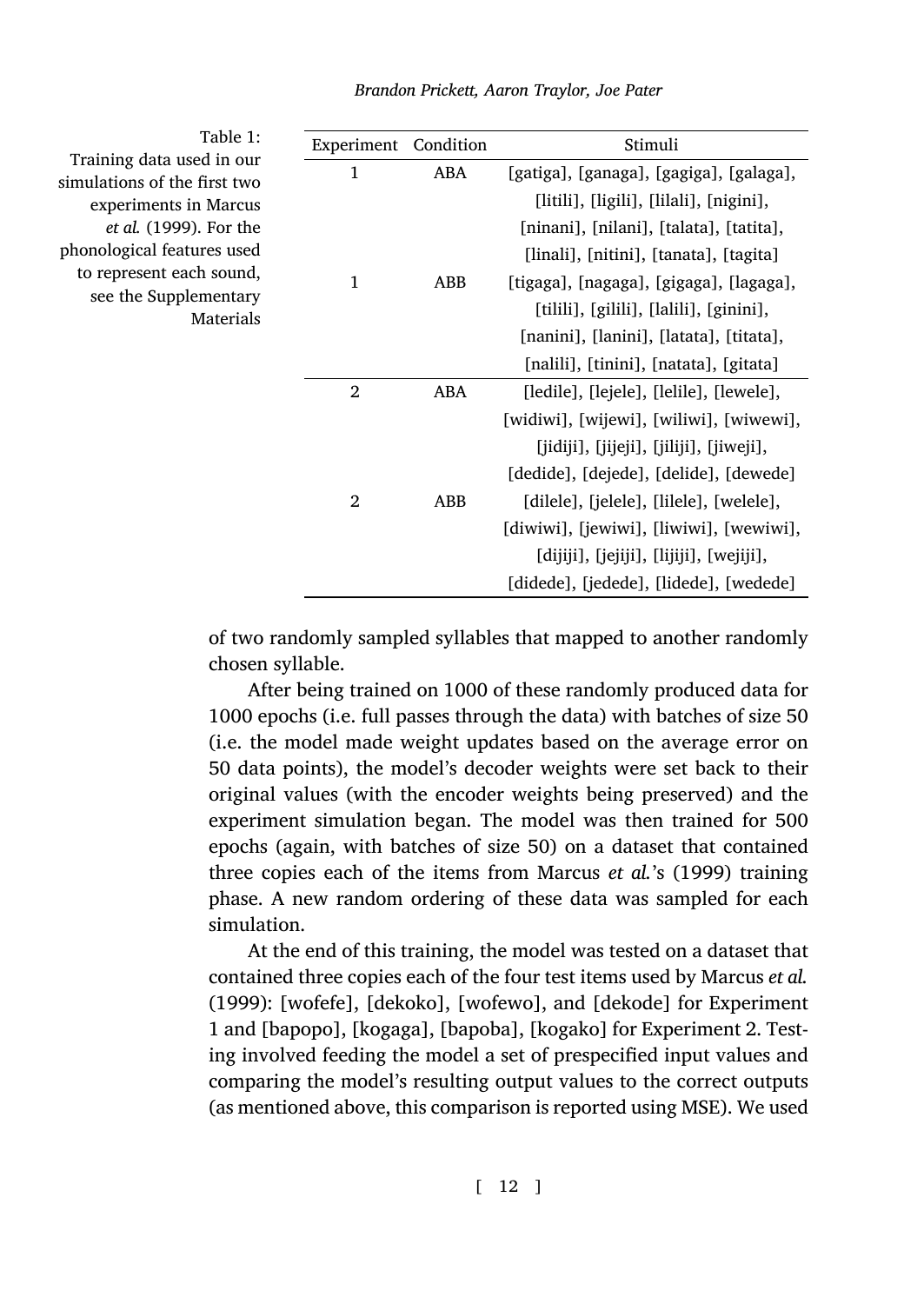<span id="page-12-0"></span>Table 2: Results from our simulations and the corresponding experiments in Marcus *et al.* (1999)

|                    | MSE |                                                                |  |  |  |                                                | Listening Time |  |
|--------------------|-----|----------------------------------------------------------------|--|--|--|------------------------------------------------|----------------|--|
|                    |     | Conf. Nonconf. $t(99)$ p Conf. Nonconf. F(14) p                |  |  |  |                                                |                |  |
|                    |     | Exp. 1   .49    .52 $-2.8$ <.01*   6.3    9.0    25.7    <.01* |  |  |  |                                                |                |  |
| Exp. 2 $\vert$ .67 |     |                                                                |  |  |  | $.68$ $-3.3$ $< .01^*$ 5.6 7.35 25.6 $< .01^*$ |                |  |

the MSE values obtained from these tests as a dependent variable to compare to the infant listening times reported by Marcus *et al.* (1999). The results for 200 simulations<sup>8</sup> (50 per condition, per experiment) are given in Table 2, along with the results reported by Marcus *et al.*'s (1999) 32 subjects (8 per condition, per experiment). All MSE values are rounded to the ne[arest hundredth](#page-36-0) a[nd av](#page-36-0)eraged across runs.

The results in Table 2 demonstrate that the model, like the infants, differentiates between conforming and nonconforming items in the test data. After running paired t-tests on the MSE values, both Experiment 1 (*t*[99] = *−*2.8, *p* = .003) and Experiment 2 (*t*[99] = 3.3,  $p = .0006$ ) showed significantly less MSE for conforming test stimuli than for nonconforming ones. $9$  This means that the nonconforming stimuli were predicted more poorly by the model, meeting the final diagnostic laid out by Shultz and Bale (2001) for knowing whether a simulation successfully captures the infants' behavior without explicit variables.

One major difference between Marcus *et al.*'s (1999) results and those produced by our model is their respective effect sizes. We do not find this difference troubling, for a number of reasons. First of all, the comparison we make above assumes a linking hypothesis in which each run of the Seq2Seq network is equivalent to a single infant in the experiment. However, it is not obvious that this is the correct

<sup>&</sup>lt;sup>8</sup> To avoid p-hacking, we ran numerous pilot tests to gauge how many simulations were necessary to gain statistical significance. After the pilots, we reran all 200 simulations and ran all t-tests on these new results.

<sup>&</sup>lt;sup>9</sup> Following Marcus *et al.* (1999), we combined results from both the ABB and ABA conditions in each experiment, however both groups showed qualitatively similar results, with differences in average MSEs between conforming and nonconforming items of 0.034 and 0.019, respectively.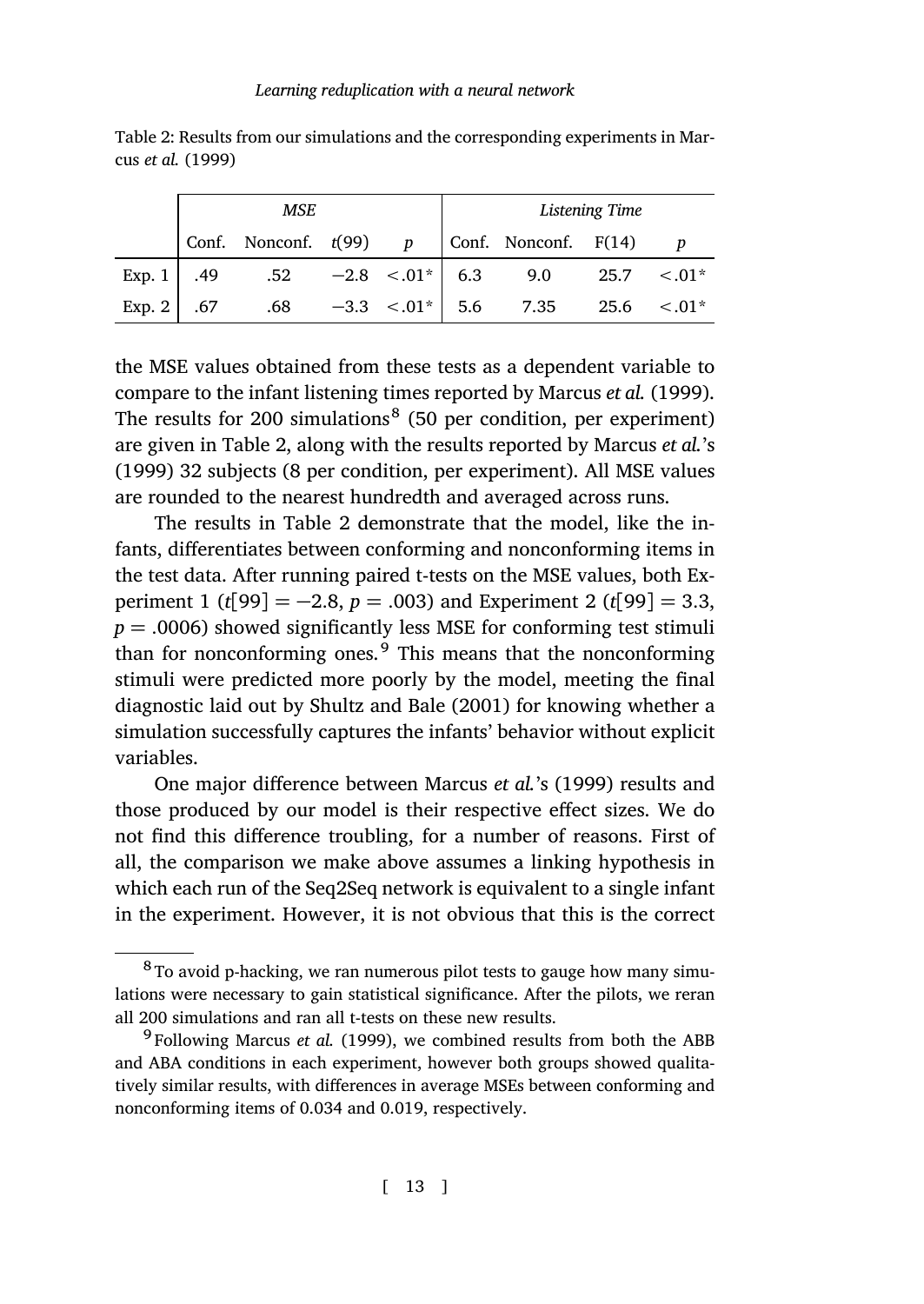assumption. For example, one could imagine combining the results from several separate runs to simulate a single human's behavior in the experiment (for example, by averaging their MSE on the test stimuli). This kind of "ensemble" technique, where predictions are combined from multiple models with the same training data, is common in machine learning (Kuncheva 2014) and would reduce the variability in our results (thus increasing the effect size). While it is difficult to determine what linking hypothesis is the most realistic, ensemble learning is an example of how the variable-free model we use here could have an effect size comparable to that of the infants.

Another way that we could reduce the variability and increase the effect size in our results is by reducing the range in which the model's initial weights can vary. Currently, each connection's weight was randomly chosen at the start of each run, which is why each repetition of the simulation got different results, despite getting similar pretraining and identical training data. However, the variability present in these initial weights was due to the def[ault settings](#page-35-5) [in the](#page-35-5) software we were using, rather than any principled measurement based on actual variability in the brains of newborns. It could be that infants have a relatively low level of variability in their initial state of learning – and if we replicated this in our simulations it could increase our effect size considerably, since we could [choose a](#page-33-6) [set of](#page-33-6) [starting weights th](#page-35-6)at led to high level[s of generalization and](#page-35-7) [low amounts of varian](#page-34-7)[ce across runs \(](#page-36-7)f[or wo](#page-36-7)rk that pursues this possibility in the context of other phonological patterns, see McCoy *et al.* 2020).

Finally, since the infants would have been exposed to repetition in language [prior to their participat](#page-35-7)ion in the experiment, their learning could have been aided by this previous linguistic experience. Examples of reduplication are co[mmon in both infant-d](#page-35-6)irected speech (Ferguson 1964; Mazuka *et al.* 2008) and adult English (Nevins and Vaux 2003; Ghomeshi *et al.* 2004; Štekauer *et al.* 2012). For example, many of the words directed toward infants (such as "mama" and "choochoo") contain repetition that could be considered an ABB pattern (since two adjacent syllables repeat). Similarly, *Shm* Reduplication (e.g. "pizzashmizza"; Nevins and Vaux 2003) could be represented as an ABA pattern, with the B representing the [ʃm] sequence and the A's representing the copied material. Mazuka *et al.* (2008) estimate that as much as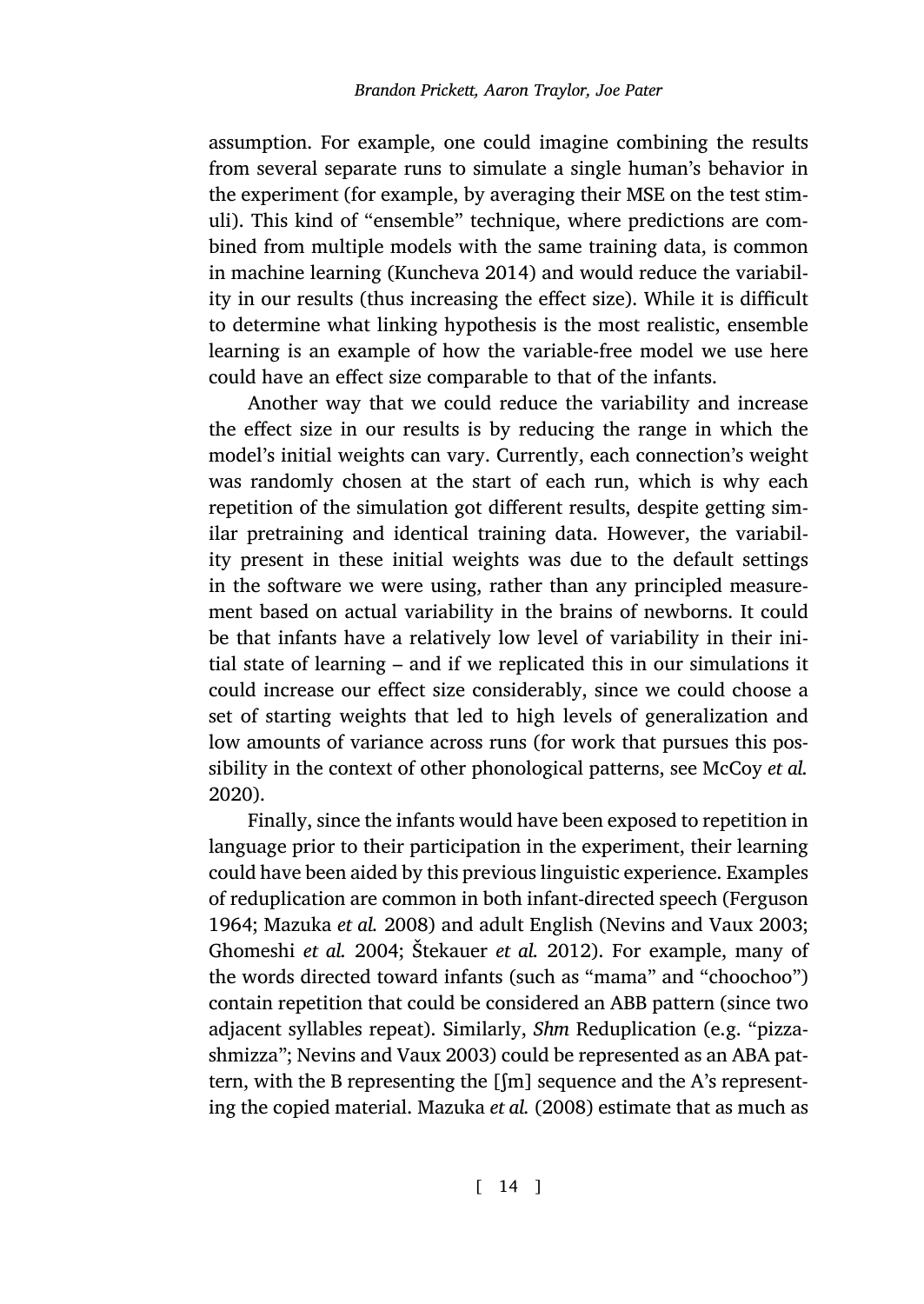

<span id="page-14-0"></span>Figure 3: The effect of reduplication in pretraining on the effect size of the results. Each datapoint represents the average difference between the MSE of conforming and nonconforming items, over 100 repetitions. Half of the simulations were in the ABB experiment condition and half were in the ABA condition

65% of the word types in infant-directed speech could contain some kind of repetition, based on self reporting from Japanese mothers.

We tested the hypothesis that infants might be aided by native language reduplication by running another set of simulations in which we added ABB and ABA conforming words to the model's pretraining. We varied the percentage of the pretraining that contained these reduplicative words to see if more reduplication in pretraining change[d](#page-14-0) the effect size [wh](#page-14-0)en simulating the experiments. Additionally, we added a feature to represent the semantic information that would be associated with this repetition. In pretraining, this semantic feature was always *−*1 when words followed an ABA pattern and 1 whenever words were ABB. When simulating the experiment, this feature was always 0 (to represent the lack of meaning associated with the experimental stimuli). All other hyperparameters were the same as the simulations described above, and the results from them are shown in Figure 3.

Figure 3 demonstrates that the more repeating items that were added into the model's pretraining, the larger its effect size became when simulating the experiment. While the effect size of the model does not reach the same levels as the infants in Marcus *et al.*'s (1999) study, this demonstrates that adding structure into the model's pretraining does have the potential to increase effect size. Since the infants in the study were exposed to much more linguistic structure than just reduplication, the benefit they received from their prior experience with English could have had an even larger influence on their ability to generalize in an experimental setting.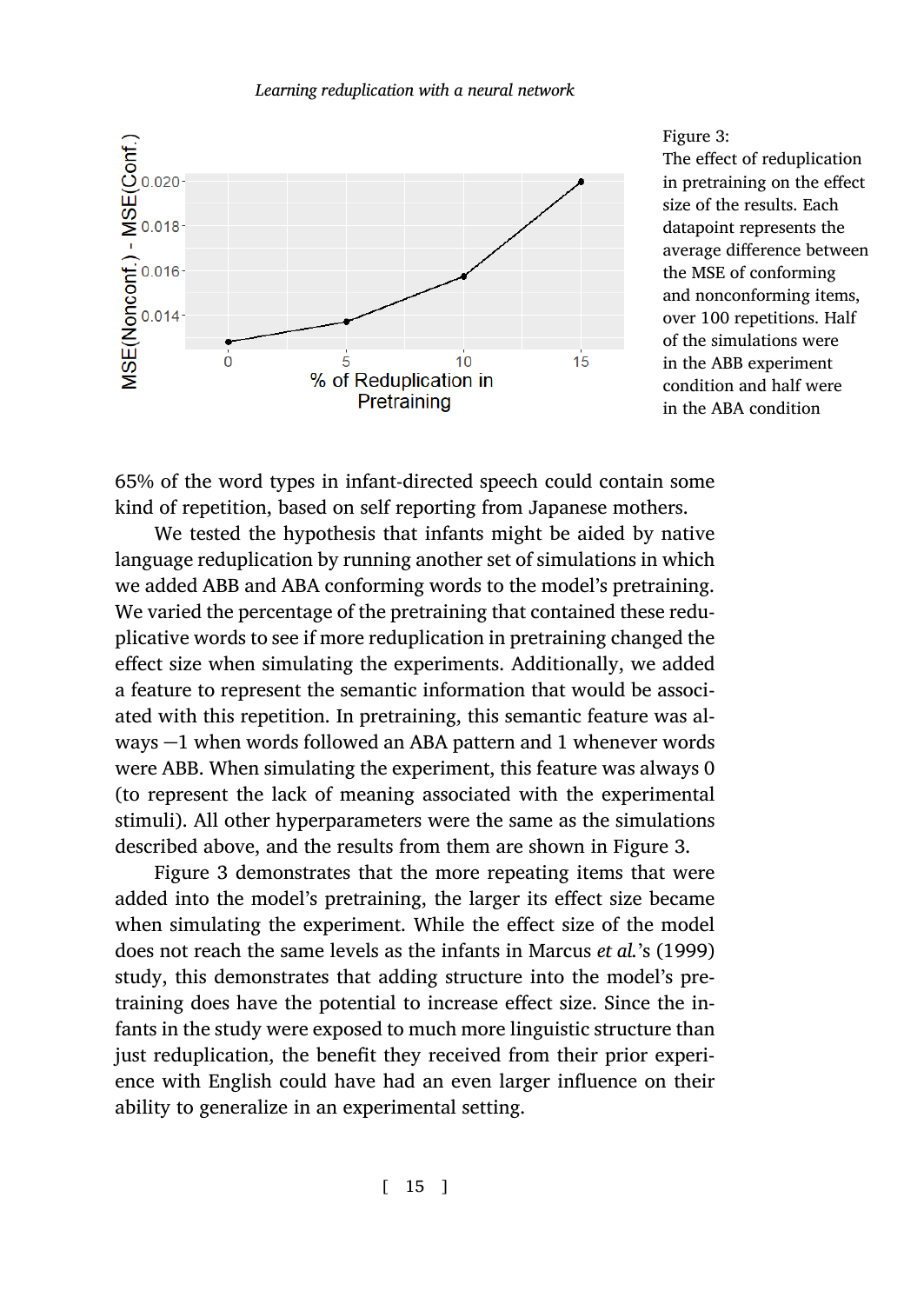<span id="page-15-0"></span>Table 3: Training data used in our simulations of the third experiment in Marcus *et al.* (1999). For the phonological features used to represent each sound, see the Supplementary Materials

| <b>Experiment</b> Condition |            | Stimuli                                   |
|-----------------------------|------------|-------------------------------------------|
| 3                           | AAB        | [leledi], [leleje], [leleli], [lelewe],   |
|                             |            | [wiwidi], [wiwije], [wiwili], [wiwiwe],   |
|                             |            | [jijidi], [jijije], [jijili], [jijiwe],   |
|                             |            | [dededi], [dedeje], [dedeli], [dedewe]    |
| 3                           | <b>ABB</b> | [dilele], [jelele], [lilele], [welele],   |
|                             |            | [diwiwi], [jewiwi], [liwiwi], [wewiwi],   |
|                             |            | $[dijiji], [jejiji], [lijiji], [wejiji],$ |
|                             |            | [didede], [jedede], [lidede], [wedede]    |

# 4.2 *Experiment 3*

Marcus *et al.*'s (1999) third experiment required a different set-up than our previous simulations. As shown in Table 3, this experiment replaced the ABA pattern with AAB, exposing infants to either this or ABB words in training, depending on the condition they were assigned.

This was designed to ensure that the infants had not simply learned to expect changes across syllable boundaries in the ABA condition, and a lack of such change in ABB. However, as pointed out by Endress *et al.* (2007), this means that the problem can no longer be modeled as a mapping from the first two syl[lables to the third,](#page-33-7) since the model would have no way of predicting the third syllable in AAB sequen[ce](#page-16-0)s.

To overcome this issue, we designed a new kind of simulation in which the model's input included three syllables, but the middle syllable in the input was represented by two empty segments (i.e. segments that had a value of 0 for every feature). The output of the model was a single syllable that was intended to represent the material that the empty syllable was supposed to include (see Devlin *et al.* 2019, for a similar approach in natural language processing). This is illustrated in Figure 4.

Since the second syllable is predictable in both the AAB and ABB conditions, given the other two syllables, this allowed us to test the model on a mapping that was relevant to the design of Experiment 3. While it is unlikely that infants were performing this exact task, framing the problem in this way allows us to work within the constraints of the Seq2Seq network (i.e. that all tasks are a string to string mapping)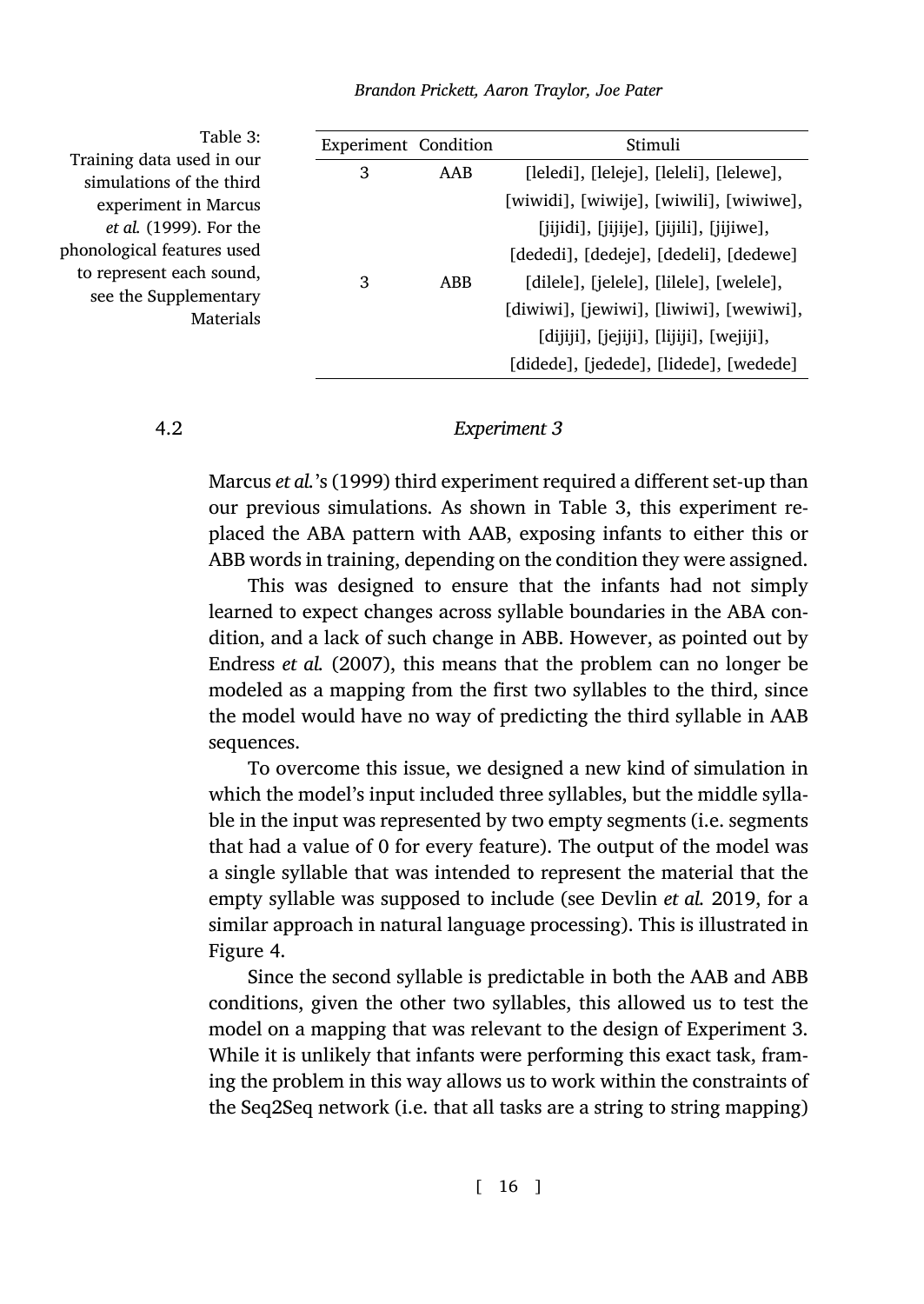

<span id="page-16-1"></span><span id="page-16-0"></span>Figure 4: Illustration of an ABB mapping in Experiment 3's simulations. The "?" symbols represent empty segments

and still ensure that, like the infants, the model is not just learning to attend to changes across syllable boundaries.

For pretraining in these simulations, the model was trained to map two randomly chosen syllables with a[n e](#page-16-1)mpty syllable in between them to another randomly chosen syllable. After this pretraining, as in the previous simulations, the decoder's weights were set back to their initial values. To simulate the experiment's training phase, the models then trained on a data set similar to those in the previous section. The test phase was also similar to the other experiments, with the model being tested on the words [bapopo], [kogaga], [babapo], and [kokoga]. The results on these test items, averaged over 20 simulations (10 in each condition) are shown in Table 4.

| MSE |                        |  |                    |  | Listening Time       |      |           | Table 4:<br>Results for the           |
|-----|------------------------|--|--------------------|--|----------------------|------|-----------|---------------------------------------|
|     | Conf. Nonconf. $t(19)$ |  | $\boldsymbol{p}$   |  | Conf. Nonconf. F(14) |      |           | Experiment 3 simulation,              |
| .56 | .57                    |  | $-2.3$ .01635* 6.4 |  | 8.5                  | 40.3 | $< 0.01*$ | compared to Marcus et al.'s<br>(1999) |

The Experiment 3 simulations also included an additional kind of test item. This was designed to simulate the AAA stimuli in Endress *et al.*'s (2007: Appendix A) replication of Marcus *et al.*'s (1999) third experiment. Endress *et al.* (2007) included these stimuli in the test phase to explore a prediction made by Altmann's (2002) model. That model correctly predicted a preference for conforming stimuli over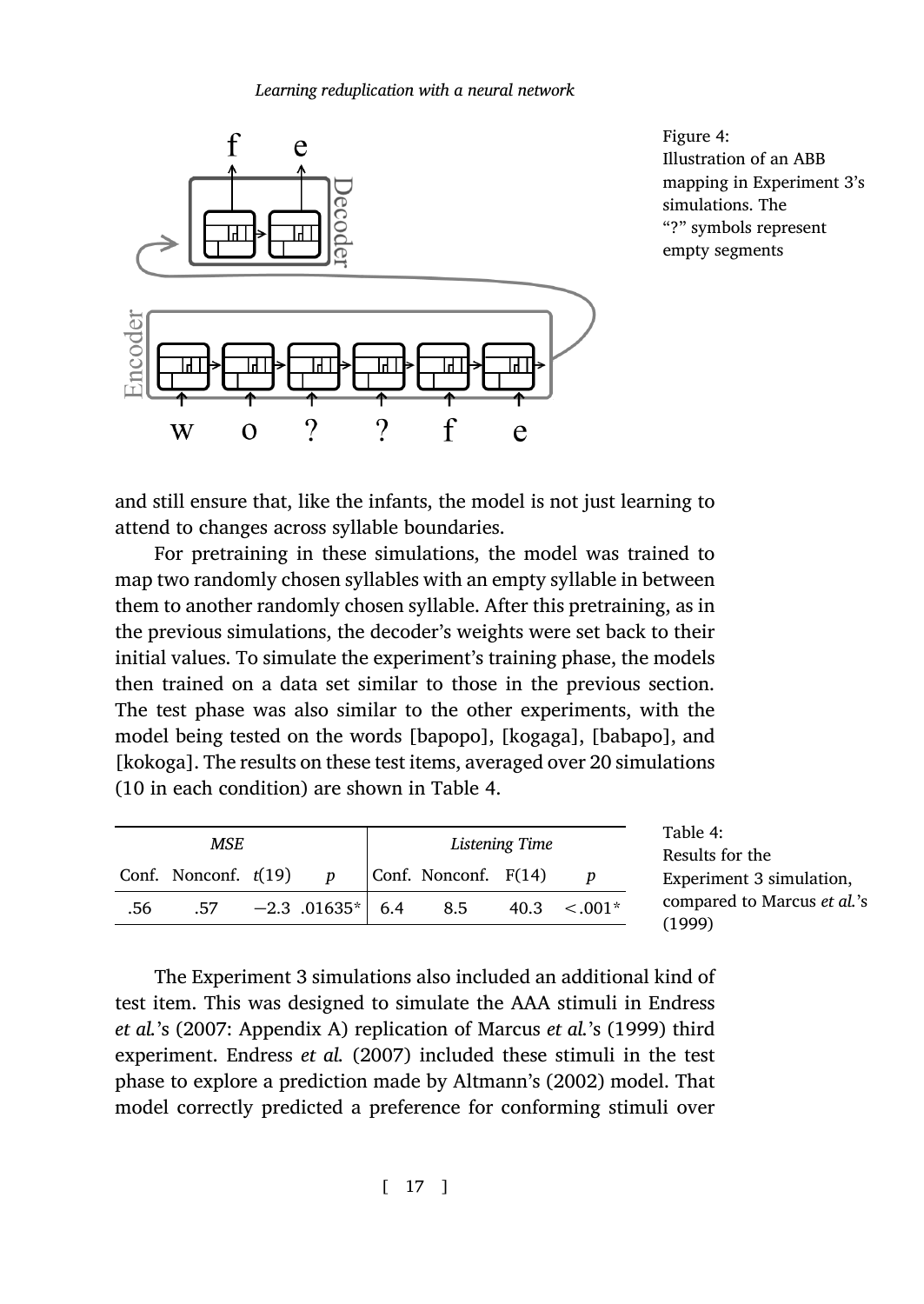*Brandon Prickett, Aaron Traylor, Joe Pater*

<span id="page-17-1"></span>

| Table 5:<br>Results on Endress <i>et al.</i> 's (2007) conforming | MSE. |                                |  |                 |
|-------------------------------------------------------------------|------|--------------------------------|--|-----------------|
| and nonconforming stimuli                                         |      | Conf. Nonconf. $(AAA)$ $t(19)$ |  |                 |
|                                                                   | .56  | .57                            |  | $-2.22$ .01933* |

Marcus *et al.*'s (1999) nonconforming ones, however it predicted an even stronger pr[eference f](#page-32-3)or [stimu](#page-32-3)li that followed an AAA style pattern. That is, stimuli such as [bababa], where all three syllables are the same.

End[re](#page-17-1)ss *et al.* (2007) showed that when a replication of Marcus *et al.*'s (1999) third experiment was run that also tested participants' preferences for this kind of stimulus, humans still preferred items that conformed to the reduplicative pattern they were trained on. To ensure that the interpretation of our model's results does not fall into the same trap as Altmann's (2002), we also tested it on the Endress *et al.* (2007: Appendix A) test items: [bababa] and [kokoko]. The results, averaged over 20 simulations (10 in each condition), are given in Table 5.

<span id="page-17-0"></span>These simulations show that our model can predict the results of Marcus *et al.*'s (1999) third experiment, as well as Endress *et al.*'s (2007) partial replication of that experiment. The model's MSE was significantly higher for both the standard nonconforming items (*t*[19] = *−*[2](#page-9-0).30, *p* = .01635), as well as the AAA nonconforming ones (*t*[19] = *−*2.22, *p* = .01933).

# 5 EXPLORING THE MODEL'S SCOPE OF GENERALIZATION

In Section 4, we demonstrated our model's ability to simulate Marcus *et al.*'s (1999) experiment results, despite its lack of variables. However, these results only paint a partial picture of how well the model is able to generalize reduplication. Marcus *et al.* (1999) tested infants on words that used segments that were completely novel in the context of the experiment (i.e. they were not present in the words that infants were trained on), however, all of the segments in the experiment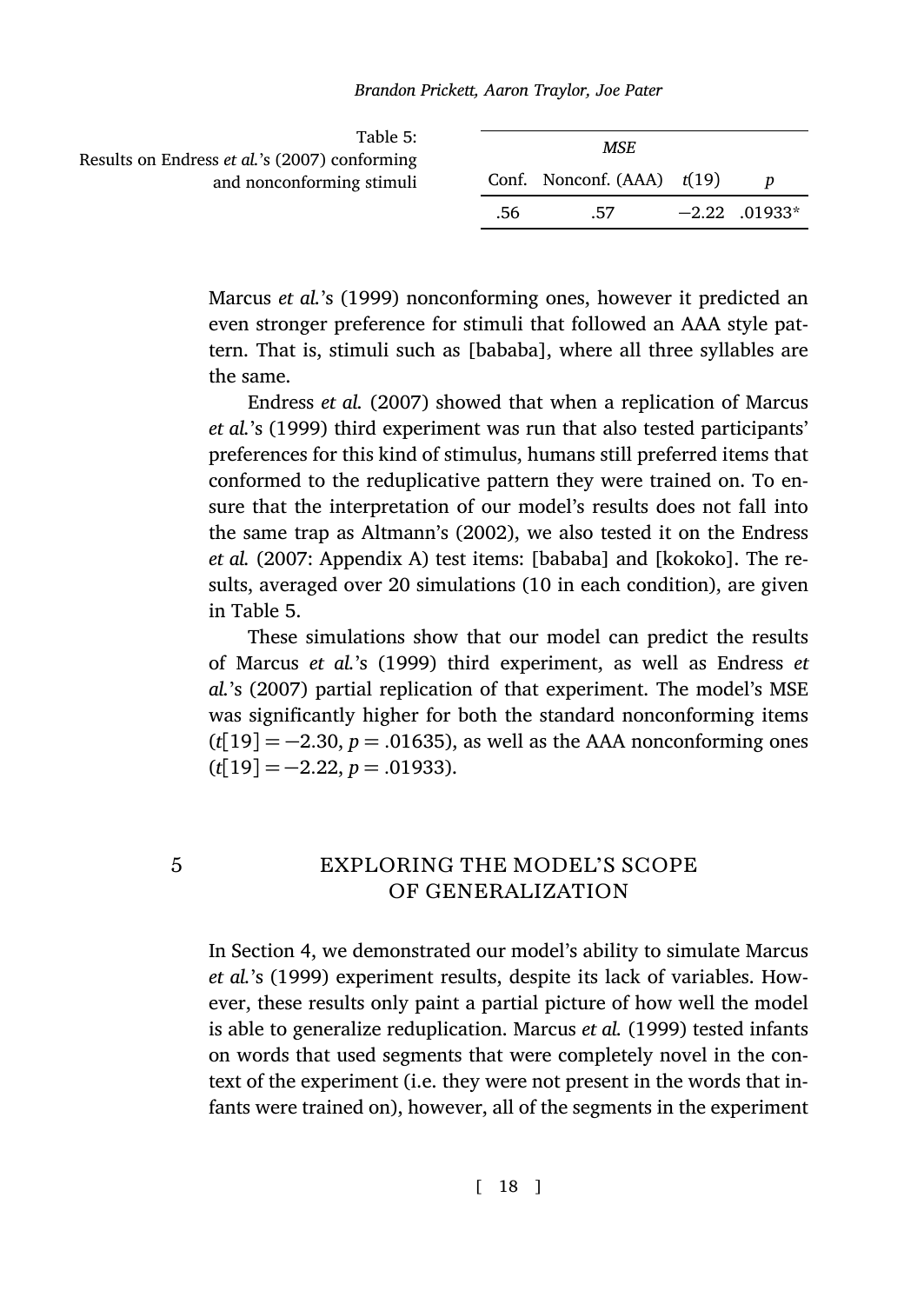|  | Learning reduplication with a neural network |  |  |  |
|--|----------------------------------------------|--|--|--|
|--|----------------------------------------------|--|--|--|

|   |    | e  | о  | a  |
|---|----|----|----|----|
| p | pi | pe | po | pa |
| b | bi | be | bo | ba |
| t | ti | te | to | ta |
| d | di | de | do | da |

<span id="page-18-0"></span>Table 6: Example of generalization to a novel syllable. Gray cells represent training data,

bolded item indicates the crucial testing item

were present in English, which means that the infants would have had a considerable amount of experience with them. We simulated this experience in our models using randomly produced pretraining, which entails that the model never needed to generalize reduplication to completely novel phonemes. This also means that it is impossible to know, based on those results, whether the model learned ana[lgebrai](#page-32-0)c f[unctio](#page-32-0)n like  $\alpha\beta_1 \rightarrow \beta_2$ , or whether it learned a less general pattern like "if feature *F* is 1 in the third sound in the input, feature *F ′* should be 1 in the first sou[nd o](#page-22-0)f [the](#page-23-0) output".

To better understand the mappings being learned by the Seq2Seq network, we structured the simulations in this section to map a single syllable (e.g. [ba]) to two copies of itself (e.g. [baba]).<sup>10</sup> We then tested how well the model generalized this mapping when given withheld data at various levels of novelty. To do this, we followed Berent's (2013) proposal [re](#page-18-0)garding the *scopes of generalization* that are possible for such identity-based patterns. We summarize the three scopes here, and then in Section 5.1–5.3, we explain the series of simulations we ran to determine which scope best describes our model's performance.

The simplest form of generalization that Berent (2013) discussed is to novel words (which in this context is equivalent to generalization to novel syllables, since the network is blind to the difference between these levels of representation). This is illustrated for a reduplicative pattern in Table [6, with the gray ce](#page-36-7)lls representing the input syllables seen in the training data and the bolded syllable being the input for a test item withheld from training.

<sup>&</sup>lt;sup>10</sup> This also resembles natural language reduplication more closely than the Marcus *et al.* (1999) pattern does. For an example, see reduplication in the language Karao, which doubles the stem of a word to change the number of some verbs: [man**ba**kal] "fight each other, 2 people" *→* [man**baba**kal] "fight each other, >2 people" (Štekauer *et al.* 2012).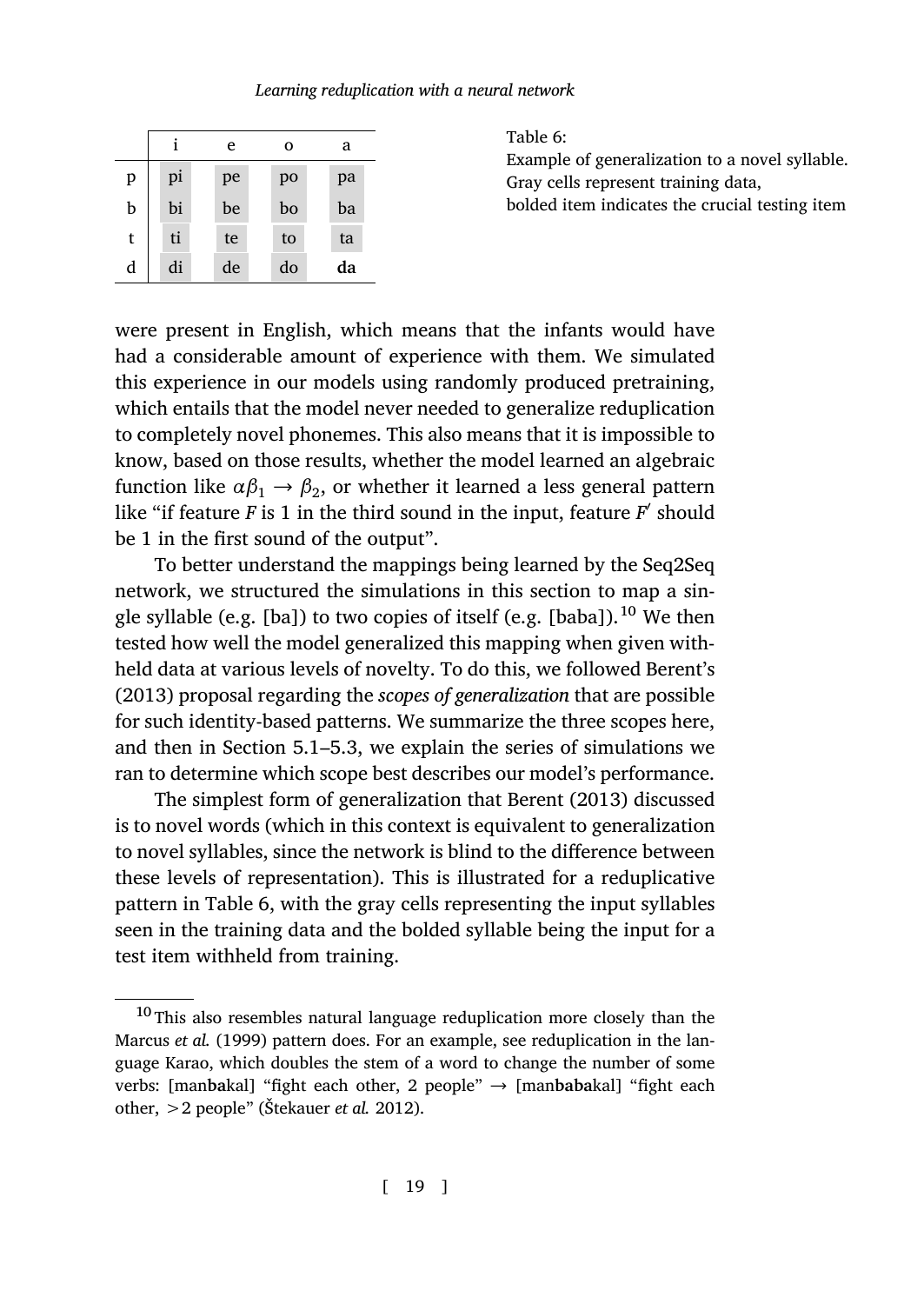<span id="page-19-0"></span>

| Table 7:                                                                             |   |    | e  | Ω  | а  |
|--------------------------------------------------------------------------------------|---|----|----|----|----|
| Example of generalization to a novel segment.<br>Gray cells represent training data, | р | pi | pe | po | pa |
| bolded items indicate crucial testing item                                           | b | bi | be | bo | ba |
|                                                                                      |   | ti | te | to | ta |
|                                                                                      | d | di | de | do | da |

*Brandon Prickett, Aaron Traylor, Joe Pater*

If a model correctly predicts the mapping [da]*→*[dada] after being trained on data that does not include the input [da] (but that does include other syllables containing both [d] and [a]), it would successf[ul](#page-9-0)ly be performing this scope of generalization. This would demonstrate that the model did not simply memorize individual input+output pairs, but doesn't show that the model has learned anything more sophisticated than how [to](#page-19-0) copy individual segments. For example, it could have learned patterns like "if [d] occurs as the first segment in the input, make [\[](#page-19-0)d] the first and third segments in the output."

The next scope is generalizing to novel segments. As mentioned in Section 4, we represent segments as vectors of phonological features. When testing this scope, we trained the model on every relevant value for each feature, but not on all of the possible feature value combinations. This is demonstrated in Table 7, using the same shading scheme that was described above.

In the example in Table 7, the model is trained on syllables containing [p], [b], and [t], with [d] remaining outside of its training data. This would give it experience in training with all of the feature values that make up [d] (since it shares every value but [voice] with [t]a[nd it](#page-32-0) *does* [shar](#page-32-0)e its value for [voice] with [b]), without ever seeing them together in the same vector. This scope of generalization demonstrates that a learner is doing more than just memorizing a mapping for each segment. Instead, if a model generalizes at this level, it has acquired a broader generalization that might reference specific feature values. For example, it may have learned the generalization "if the first segment in the input is *−*1 for [voice], make the first and third segments in the output have a value of *−*1 for [voice]."

Berent (2013) points out that generalization to novel segments would still not demonstrate that a model has learned a full identitybased function. To show this, a model would need to demonstrate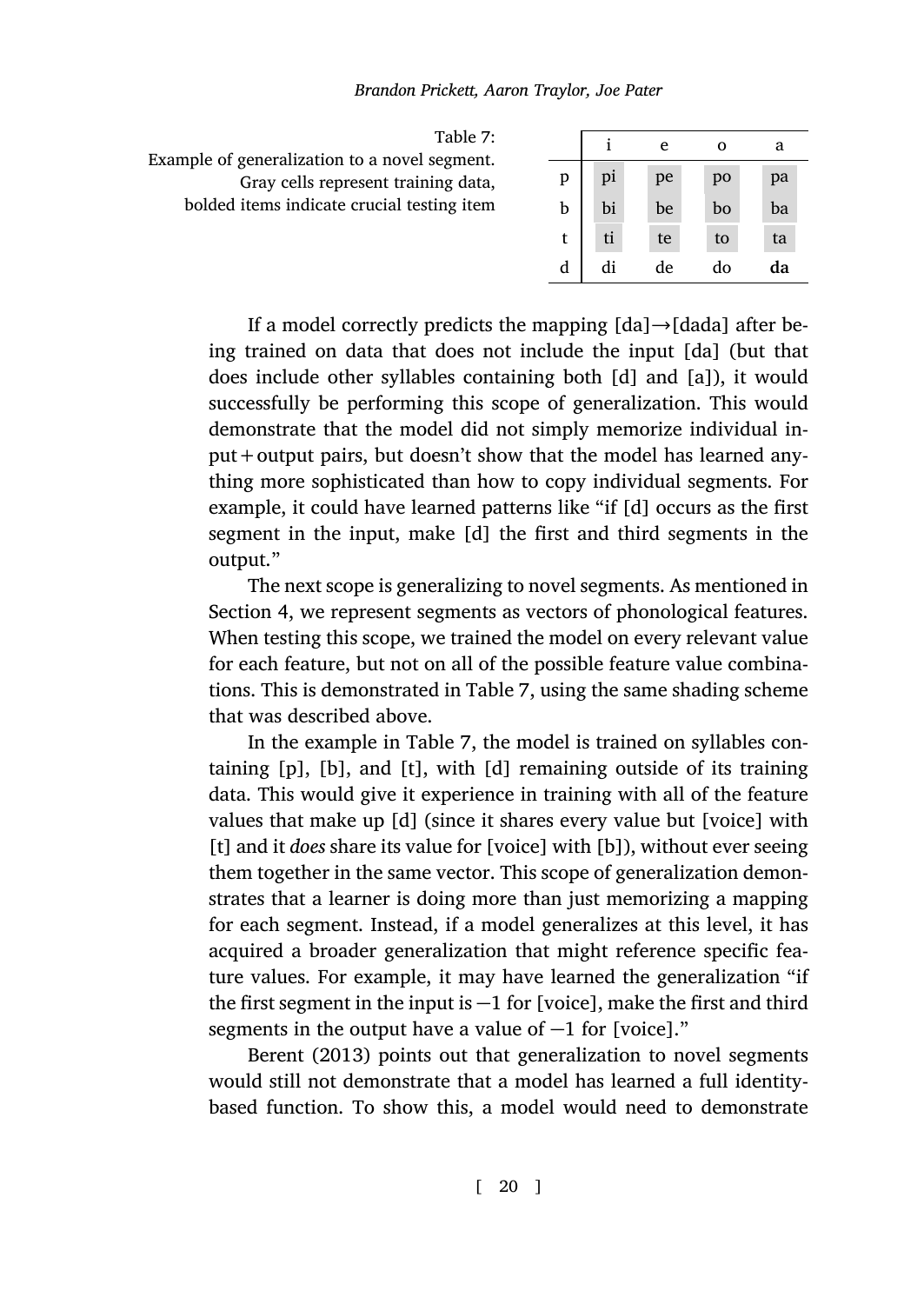|   |    | e  | $\mathbf 0$ | a  |
|---|----|----|-------------|----|
| p | pi | pe | po          | pa |
| b | bi | be | bo          | ba |
| t | ti | te | to          | ta |
| d | di | de | do          | da |
| n | ni | ne | no          | na |

Table 8:

Example of generaliz[ation to a novel](#page-32-0) feature value. Gray cells represent training data, bolded item indicates the crucial testing item

its ability to generalize to novel feature values, which Berent (2013) calls "across the board" generalization and Marcus (1998) describes as "outside of the training space".<sup>11</sup> This is demonstrated in Table 8, where the learner is only trained on oral consonants (i.e. sounds made without nasal resonance) and then tested on the nasal consonant [n].

In the example from Table 8, the model has only been exposed to the feature value [nasal]=*−*1 in its input, so if it generalizes to [na], there is no way it could have learned a pattern that depends on feature value based mappings. Generalization [to n](#page-22-0)ovel feature values means that a model has learned that the pattern is independent of any particular feature. For ex[amp](#page-22-1)le, the model could have learned the function  $\alpha \rightarrow \alpha \alpha$ , where  $\alpha$  can be any arbitrary syllable.

To test which scope of generalization our model cou[ld a](#page-23-0)chieve, we ran three kinds of simulations that were more carefully aimed at this question than the Marcus *et al.* (1999) experiment: one in which the model was tested on a novel syllable made up of segments it had seen reduplicating in its training data (Section 5.1), one in which the model was tested on a syllable made with a segment that it had not received in training (Section 5.2), and one in which the model was tested o[n a syllable with a nov](#page-32-7)el segment containing a feature value that had not been presented in the training data (Section 5.3). None

 $^{11}$  Note that all scopes of generalization talked about so far can be thought of as being "outside the training space", but Marcus and colleagues often use this term to specifically refer to generalization to novel feature values. By "feature" here we mean the most atomic level of a model's representation. For our model, this is the level of phonological features, following standard linguistic theory (see, e.g., Chomsky and Halle 1968).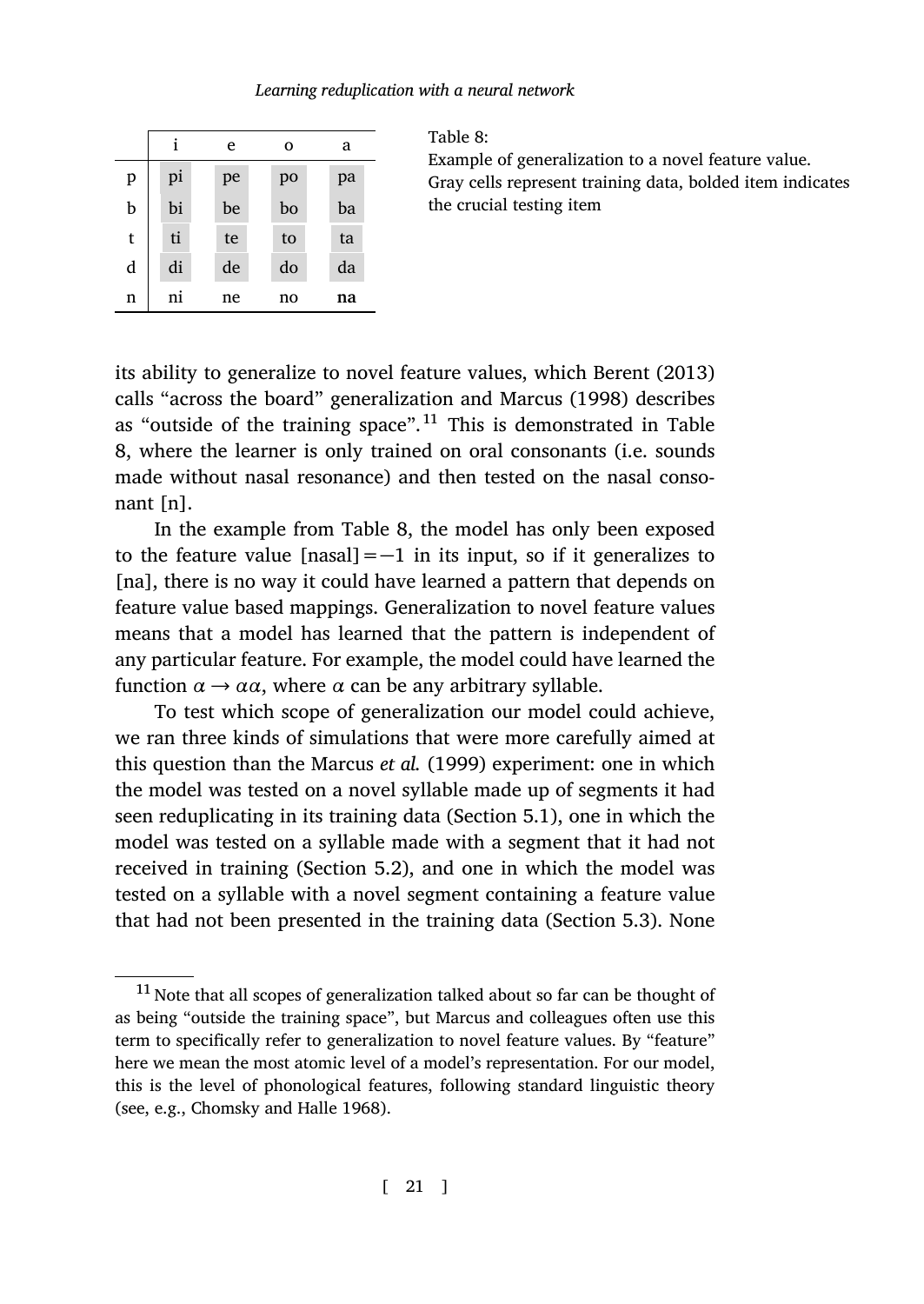<span id="page-21-0"></span>Figure 5: Illustration of mappings in this section's simulations



of the simulations described here used a pretraining phase like those in Section 4.

In the results presented in this section, the set of possible segments and the feature values representing those segments were randomly produced in each simulation, unless otherwise noted. Input features for these simulations were binary (either *−*1 or 1), to avoid ambiguity in interpreting the model's success. To ensure that each language had consonants and vowels present in its segment inventory, segments were divided into these two categories by treating the first feature as [syllabic], i.e. any of the randomly produced feature vectors that began with *−*1 were considered a consonant and any that began with 1 were considered a vowel. No randomly produced language inventories were used that consisted of only consonants or only vowels.

The toy language for any given simulation co[ns](#page-21-0)isted of all the possible consonant+vowel syllables that could be made with that simulation's randomly created segment inventory (all inventories contained forty segments total, unless otherwise noted). Crucially, before the data was given to the model, some portion of it was withheld for testing (see the subsections below for more information on what was withheld in each testing condition). The mappings that the model was trained on took a single syllable (e.g. [ba]) as input and produce two syllables (e.g. [baba]) as output, as shown in Figure 5.

The models were trained for 1000 epochs, with batches that included all of the training data. There were 18 units in the model's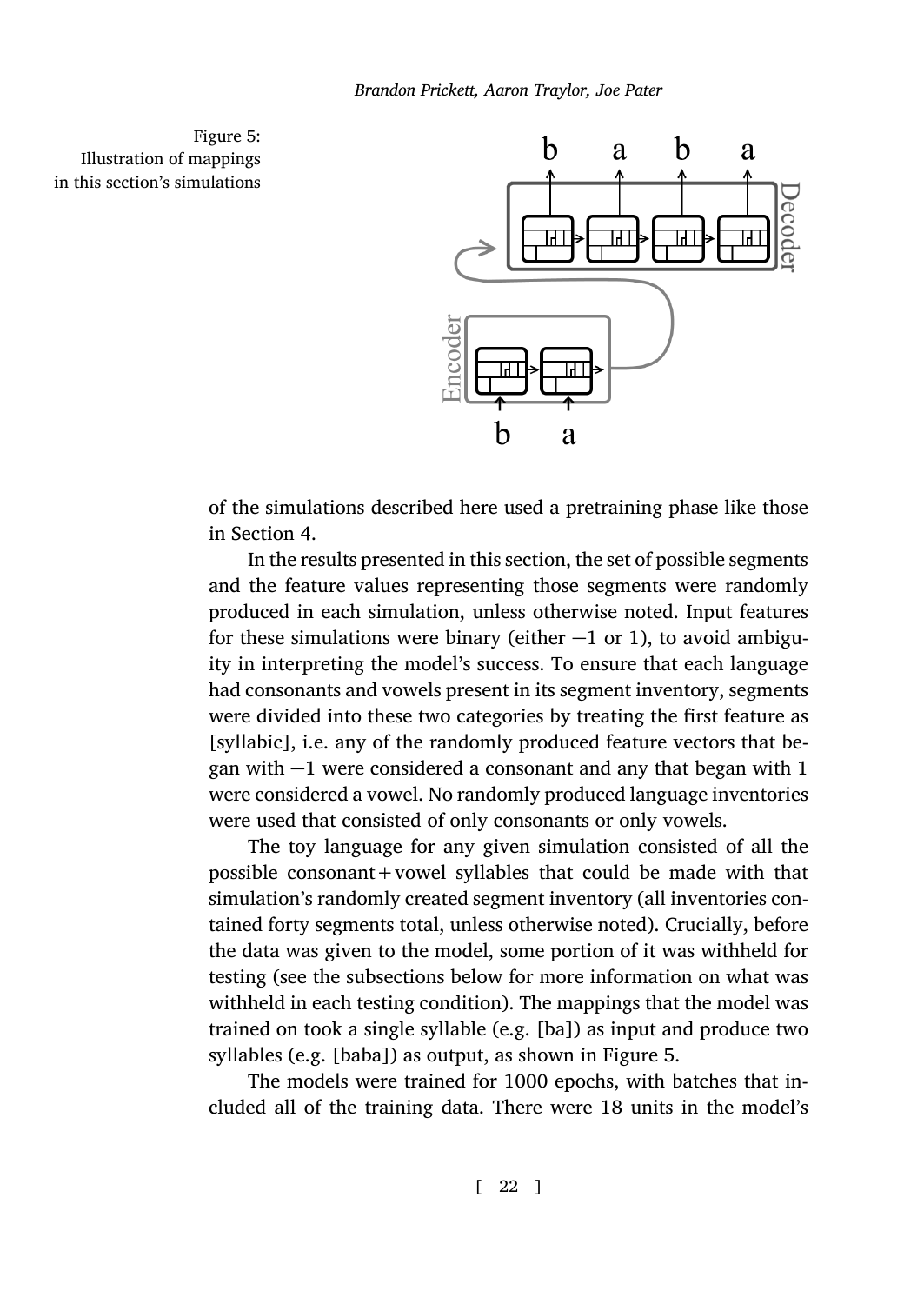hidden layer, the probability of dropout was either 0 or .75, and all other hyperparameters were the same as in Section 4 (as in the previous section, hyperparameters were chosen after a small amount of piloting was performed). To test whether the model generalized to withheld data at the end of training, a much stricter definition of success was used than in the Marcus *et al.* (1999) experiments. The model was given the relevant withheld item as input, and the output it predicted was computed using Keras's "predict()" function (Chollet, 2015), which performs a single forward pass through the network. Since the model is not probabilistic, these predictions do not vary given the same input and set of connection weights. These predictions were compared to the corresponding correct outputs (i.e. the reduplicated form of the stem it was given). If every feature value in the predicted output had the same sign (positive/negative) as its counterpart in the correct output, the model was considered to be successfully generalizing the reduplication pattern. However, if any of the feature values did not have the same sign, that model was considered to have failed at the generalization task.

# *Generalization to novel syllables* 5.1

<span id="page-22-1"></span><span id="page-22-0"></span>Our first set of simulations tested whether the model could generalize to novel syllables. If the model failed at this task, then it would mean that it was memorizing whole syllables in the training data, rather than extracting any actual pattern from the mappings that it was trained on. The model successfully reduplicated all of the syllables it had been trained on in all runs for this condition. Additionally, when no dropout was used, it successfully generalized to novel syllables in 22 of the 25 simulations (88%). This shows that a standard Seq2Seq model, with LSTM but no dropout, can perform generalization to novel syllables, and does so a majority of the time. Dropout did not have a noticeable effect on the model's ability to generalize. When the probability of units dropping out was .75, it again generalized to novel syllables in 22 of the 25 simulations (88%).

### *Generalization to novel segments* 5.2

Our next set of simulations tested the model's ability to generalize to novel segments. If the model failed at this task, it would mean that it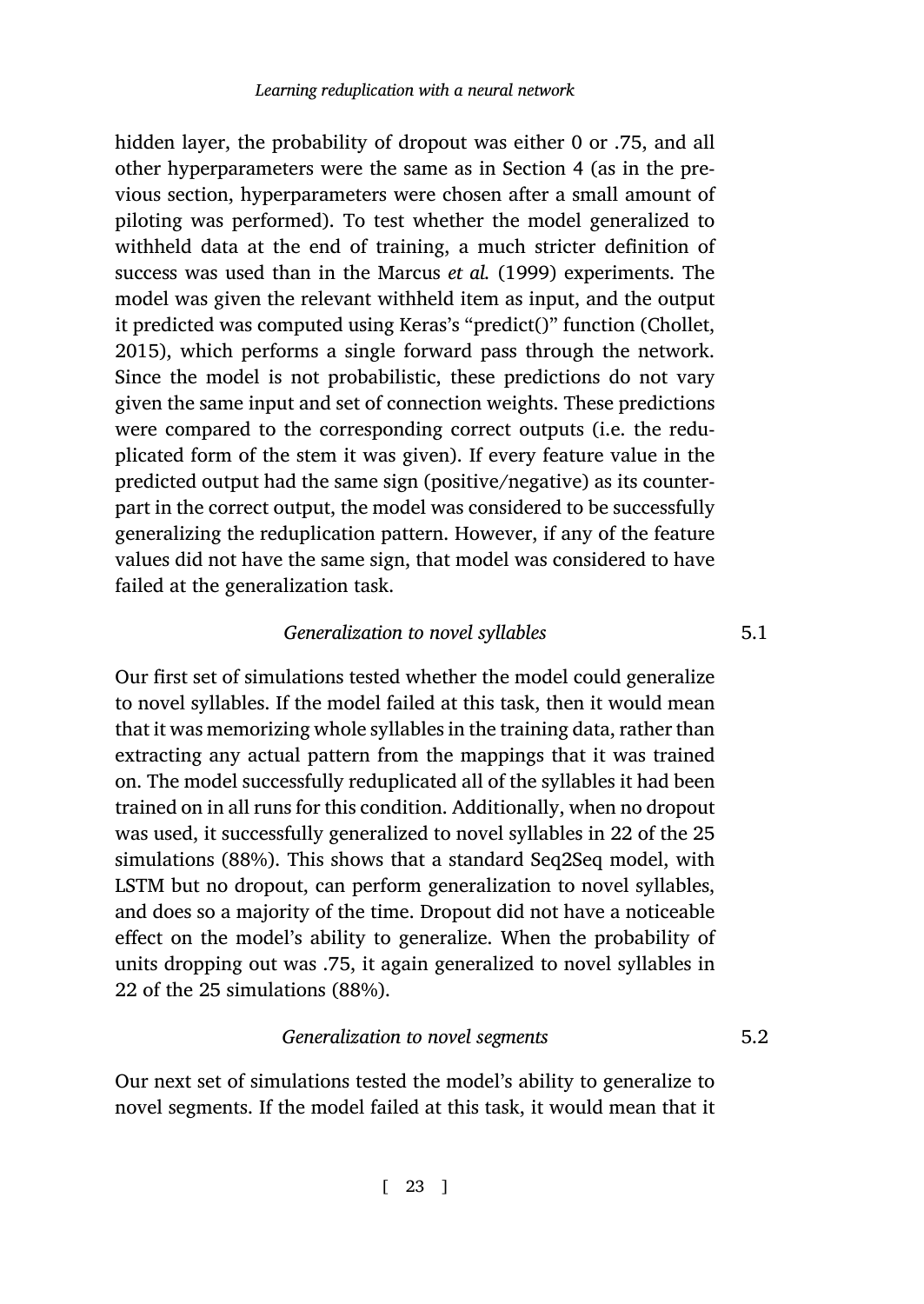<span id="page-23-1"></span>

Figure 6: Difference between dropout with probabilities of .75 and 0 in generalization to novel segments

was only learning generalizations that referred to individual sounds, such as "if [d] is the first segment in the input, make [d] the first and third segments in the output." The model successfully reduplicated syllables from training in 24 of the 25 runs for this condition when no dropout was applied. However, it failed to generalize to novel segments in the majority of runs, with only 6 out of 25 simulations [be](#page-23-1)ing successful (24%). This shows that a standard Seq2Seq model, with LSTM but no dropout, does not reliably generalize to unseen segments.

<span id="page-23-0"></span>However, when the probability of a unit dropping out was increased to .75, the model successfully reduplicated syllables from training in all runs and generalized to novel segments in 15 out of 25 runs (60%). This means that as long as dropout is used in training, the model will reliably achieve this scope of generalization. This difference between the two dropout conditions is illustrated in Figure 6.

# 5.3 *Generalization to novel feature values*

Our next set of simulations tested the model's ability to generalize to novel feature values. Failing at this means that the model learned generalizations that depend on individual features, rather than completely abstract algebraic functions like  $\alpha \rightarrow \alpha \alpha$ . In this condition, the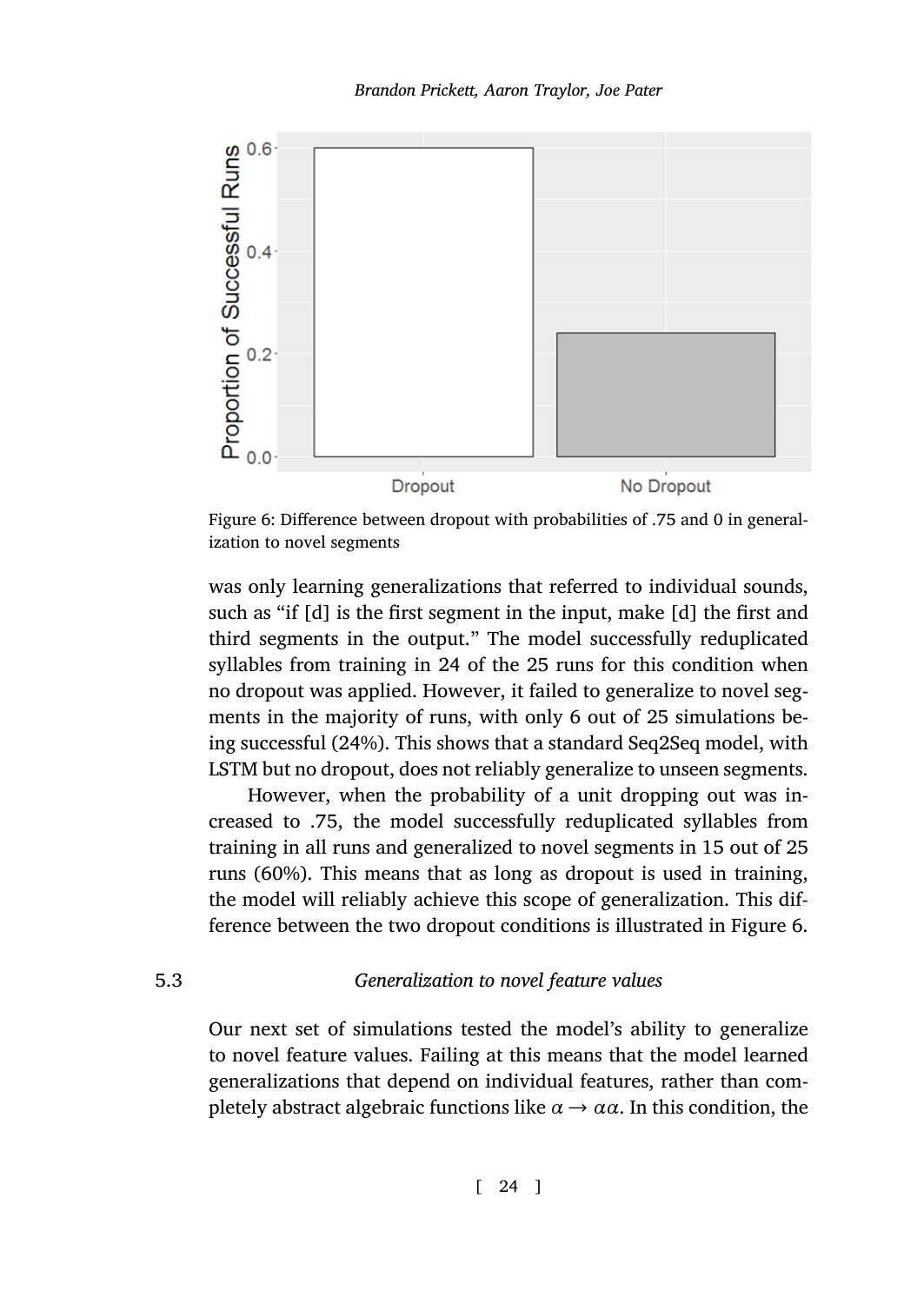inventory was designed by hand and always contained 43 segments, in order to more easily withhold a single feature value. The feature vectors that represented these segments are given in the Supplementary Materials. The withheld segment was always [n], with the withheld feature value being  $[nasal]=1$ . A variety of other segment inventories were tested, with no changes in the model's performance.

Despite the fact that the model achieved perfect performance on trained syllables, it was never able to generalize to novel feature values, regardless of whether dropout probability was 0 or .75. A number of other dropout settings were attempted with no success at increasing the scope of generalization to this level. This suggests that Seq2Seq models, regardless of whether they are regularized with dropout, cannot generalize to novel feature values.<sup>12</sup>

# *Which scope of generalization is observed* 5.4 *in human language learning?*

In this section, we argue that the generalization observed in our Seq2Seq simulations matches the generalization demonstrated in past experiments involving humans. As we'll discuss, the ability of humans to generalize identity-based patterns to novel words and segments is well documented and uncontroversial, but we find that the evidence for hu[mans ge](#page-32-0)n[eraliz](#page-32-0)ing to novel feature values is weak.

When discussing generalization of reduplicative patterns, Berent (2013) used Hebrew speakers' judgments regarding an AAB pattern present in their language's phonotactics. In Hebrew, the first two consonants in a word's stem cannot be identical (i.e. the first three consonants are not allowed to match the pattern AAB, where the A's represent a repetition of th[e same conso](#page-35-8)nant). For example, the word [simem] 'he intoxicated' is acceptable, while the nonce word \*[sisem] is not. Berent (2013) reviewed a number of past experiments that showed speakers generalizing this pattern by having them rate the acceptability of various kinds of novel words.

<sup>12</sup> One reason why you might expect this behavior is that novel feature values represent a particularly strong violation of the "independent and identically distributed" assumption (see Le Boudec 2011, for an introduction) often made in statistical learning.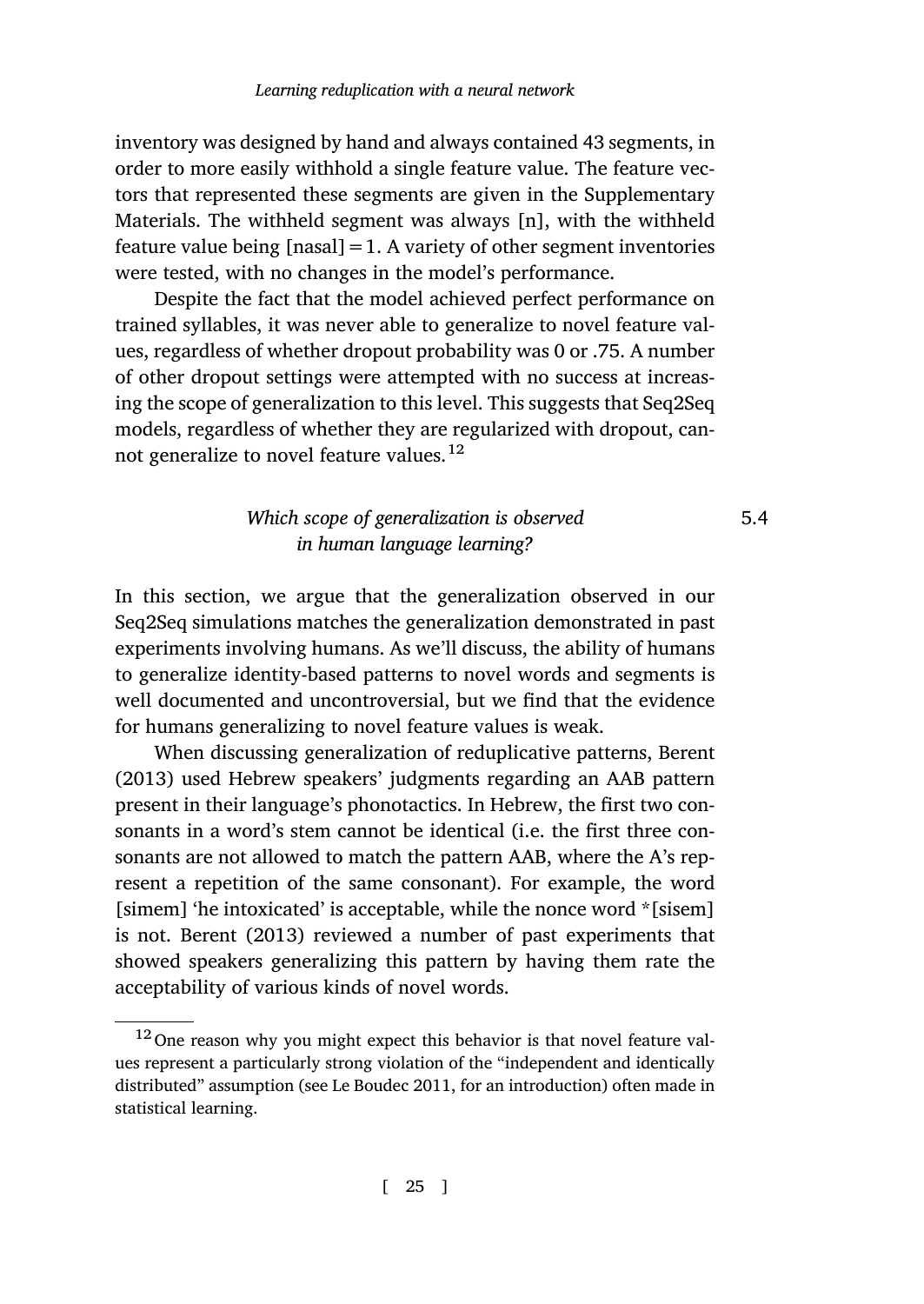Generalization to novel words/syllables was demonstrated by Berent and Shimron (1997) in an experiment that asked Hebrewspeaking participants to rate nonce words. These words were made up [of segments that w](#page-32-8)ere attested in Hebrew, such as [s] and [m], making them equivalent to the novel syllables t[hat](#page-22-1) we tested our model on in Section 5.1. Speakers in this experiment rated words with s-s-m stems (like \*[sisem]) as significantly less acceptable than words with s-m-m and p-s-m stems. This demonstrated that Hebrew speakers were doing more than just memorizing the lexicon of their language (i.e. that they could extract phonotactic patterns).

Generalization to novel segments by Hebrew speakers was shown in Berent *et al.* (2002), corresponding to the scope of generalization that the network with dropout achieved in Section 5.2. The segments of interest were  $/tf$ ,  $/dz/dz$  and  $/w$ , all of which are not present in native Hebrew words. Even when these non-native phonemes were used, Hebrew speakers rated words whose first two consonants were identical (e.g. dʒ-dʒ-r) as worse than those that did not v[iolate the](#page-32-7) [phonotactic res](#page-32-7)t[riction \(e.g.](#page-34-8) r-dʒ-dʒ). This demonstrated that speakers had not just memorized a list of consonants that cannot cooccur (e.g. \*pp, \*ss, \*mm, etc.) while acquiring their phonological system, since this list would not have included sounds like [w].

Finally, Berent *et al.* (2002) showed that speakers can generalize the \*AAB patte[rn](#page-26-0) to the segment [θ], which they claimed represented gen[eralization to](#page-32-8) t[he no](#page-32-8)vel feature value [wide]. However, [wide] is not used in any standard phonological feature theory (e.g. Chomsky and Halle 1968; Hayes 2011). Using a standard featural representation for [θ], such as [+anterior, +continuant, *−*strident], would mean that [θ] does not represent a novel feature value for Hebrew, since thel[anguage con](#page-33-8)tains other, native,  $[+$ anterior],  $[+$ continuant], and [*−*strident] sounds (e.g. [t], [ʃ], and [f], respectivel[y\). This is illus](#page-34-9)trated in Table 9.

Berent *et al.* (2002) present a number of arguments in favor of using the feature [wide], rather than a more standard phonological representation. First, they argue that since [wide] is a more phonetically invariant feature value than representations like [+anterior] and [*−*strident], that it is more likely to be psychologically real (see also Gafos 1999). However, it is unclear whether phonological features *should* have invariant phonetic correlates (see Hamann 2010,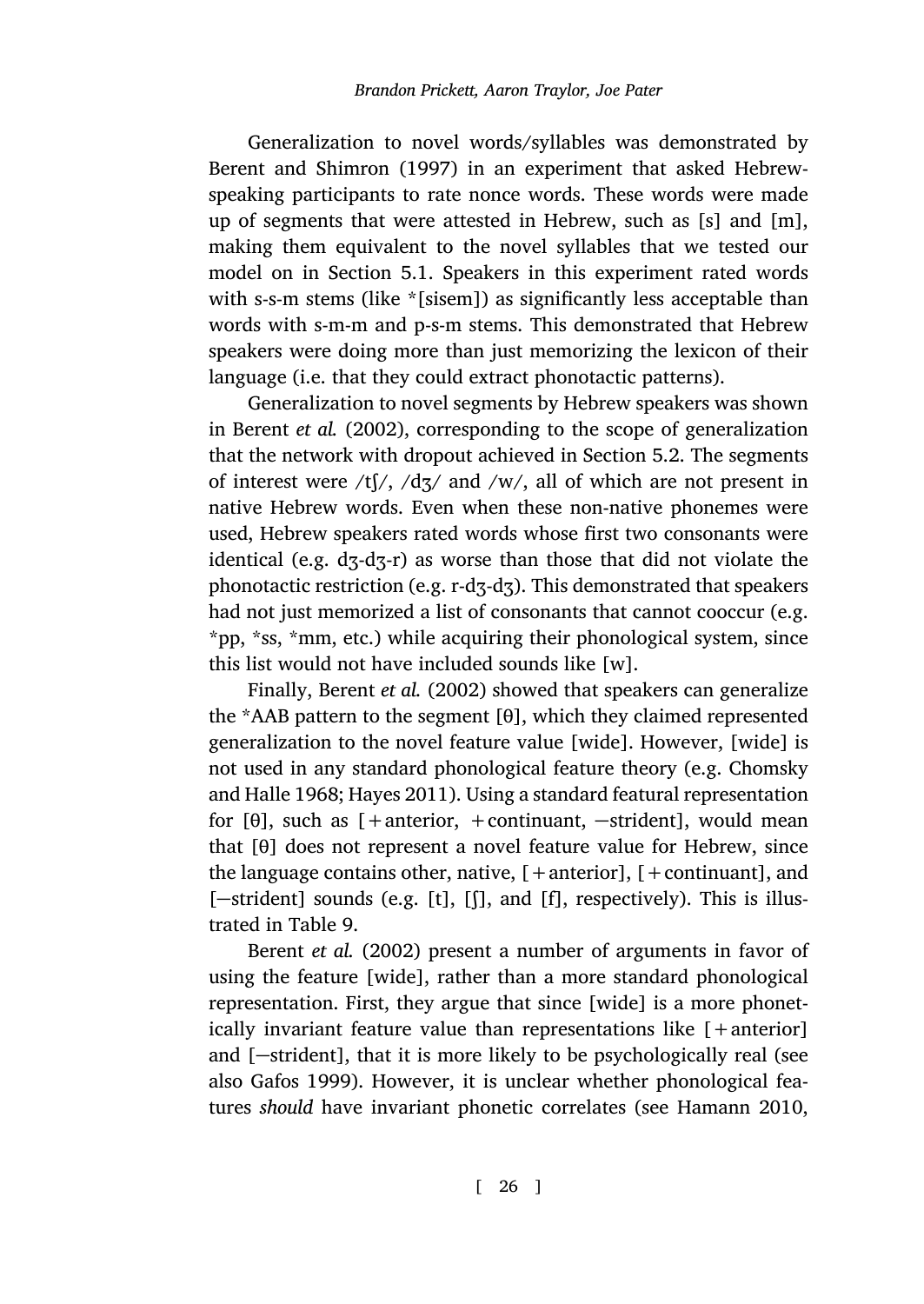|  | [anterior] [continuant] [strident] |  |
|--|------------------------------------|--|
|  |                                    |  |
|  |                                    |  |
|  |                                    |  |
|  |                                    |  |

<span id="page-26-0"></span>Table 9:

Demonstration that [θ] does not represent any novel feature values for Hebrew speakers when a standard set of features is used. Gray cells represent the crucial feature values needed to describe [θ] that are present in native Hebrew sounds

sec. 2.1 for some discussion of this), since the process that the mind uses to map phonetic inf[ormat](#page-34-10)ion to phonological fe[atures is an open](#page-36-8) [question.](#page-34-10)

Their second piece of evidence was that Hebrew speakers map [θ] to [t] when borrowing [non-Hebrew word](#page-35-9)s, and that this m[ust be](#page-36-9) [the re](#page-36-9)sult of a representational difference between it and other novel sounds that are borrowed faithfully into the language. However, it has been widely observed that interdental sounds like [θ] are more likely to be mapped incorrec[tly than othe](#page-32-9)r [phon](#page-32-9)emes when words containing them are borrowed into a language (see, e.g., Rau *et al.* 2009; Hanulikova and Weber 2010). This is likely due to phonetic difficulty, since children acquiring English as their first language are more likely to make production (Moskowitz 1975) and perception (Skeel 1969) errors when dealing with interdental sounds than other kinds of phonemes.

Another experiment claiming to demonstrate generalization to novel feature values is Berent *et al.* (2014). In this paper, the authors claim to observe generalization of a reduplicative pattern in American Sign Language to novel signs made up of novel feature values. Ho[we](#page-9-0)ver, they are using the word "feature" differently than [we do](#page-32-10) [here. While](#page-32-10) they define features as the description of an entire hand shape, our definition is closer to the sign language features proposed by Brentari (1998), where feature values are the most atomic part of a sign's representation (for example, the position of individual fingers). Since their participants would have had prior linguistic and non-linguistic experience with visual stimuli that involved hands in a variety of positions (analagous to the pretraining we used in Section 4), these would not be truly novel feature values for them. Berent *et al.* (2016) also used signed language to test whether humans could generalize to novel feature values. Specifically, they showed that na-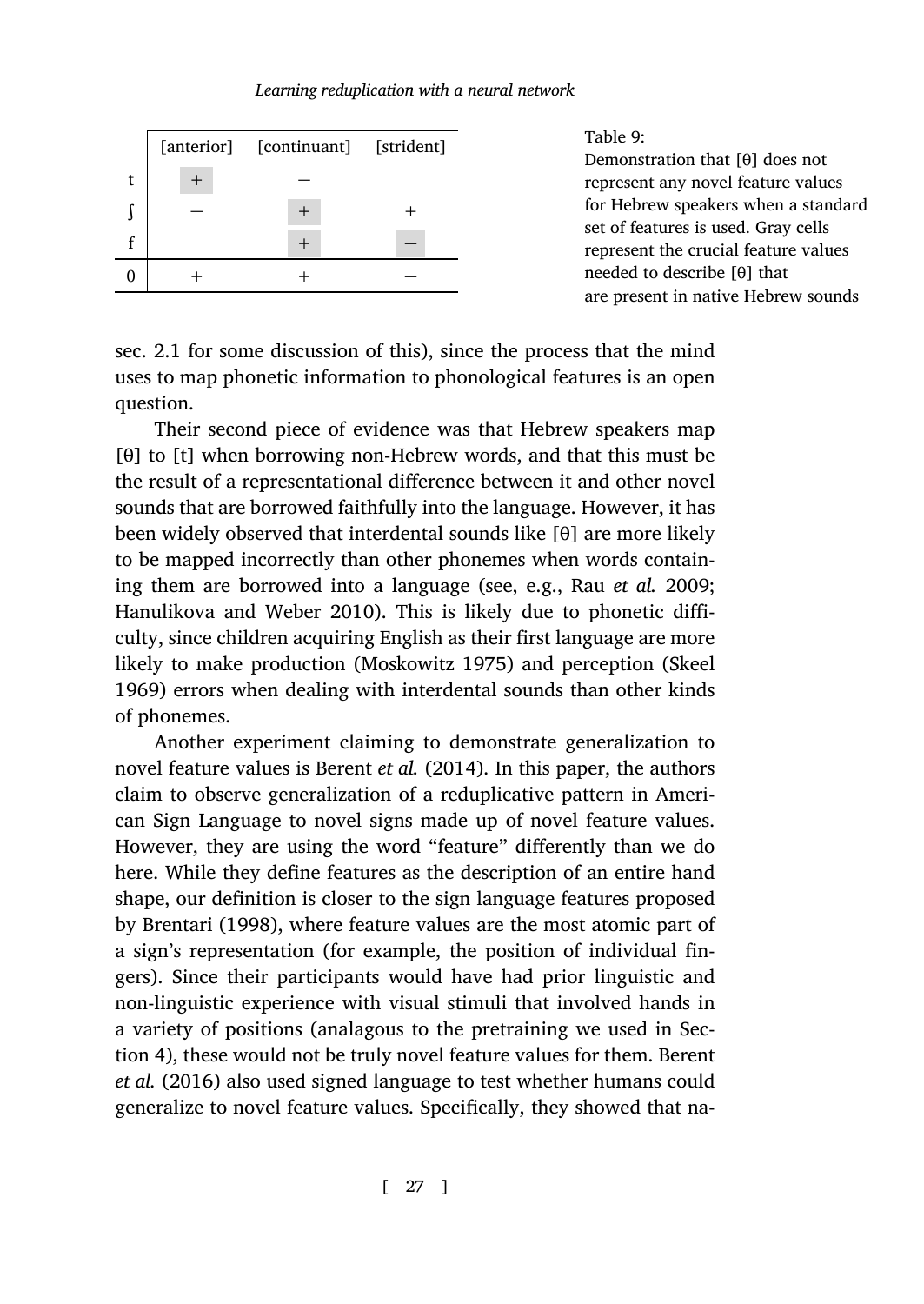tive speakers of auditory languages seemed to generalize reduplicative patterns from their L1 to signed nonce words. However, this study also used visual stimuli that could easily be represented using features that participants were already exposed to in non-linguistic contexts (i.e. the different positions of the parts of a hand). Fu[rthermore, since the par](#page-37-2)ticipants in the experiment were not experienced speakers of a signed language, they could have been mapping the signs to auditory representations in their mind, which would mean that they were not generalizing the reduplicative patterns to novel features at all.

<span id="page-27-0"></span>To our knowledge, no experiment has conclusively tested humans' ability to generalize to novel feature values. Such an experiment would be difficult, since children stop reliably perceiving most novel feature contrasts at a relatively young age (see, e.g., Werker and Tees 1983). Because of this, we conclude that our model generalizes in a way that captures the scopes observed thus far in human behavior: generalization to novel syllables and generalization to novel segments.

# 6 DISCUSSION

# 6.1 *Summary of results*

In Section 4, we showed that a Seq2Seq model wi[th](#page-17-0)out any explicit variables can capture the results from all three of Marcus *et al.*'s (1999) experiments. Results from these simulations are summarized in Figure [7](#page-28-0).

We also demonstrated that unlike Altmann's (2002) model, ours does not predict a preference toward AAA items when trained on AAB and ABB sequences. This means our model can also predict the results reported by Endress *et al.* (2007: Appendix A).

Next, we probed our model further in Section 5, more carefully testing which scope of generalization it could capture when trained on a reduplicative pattern. A summary of these results can be viewed in Figure 8.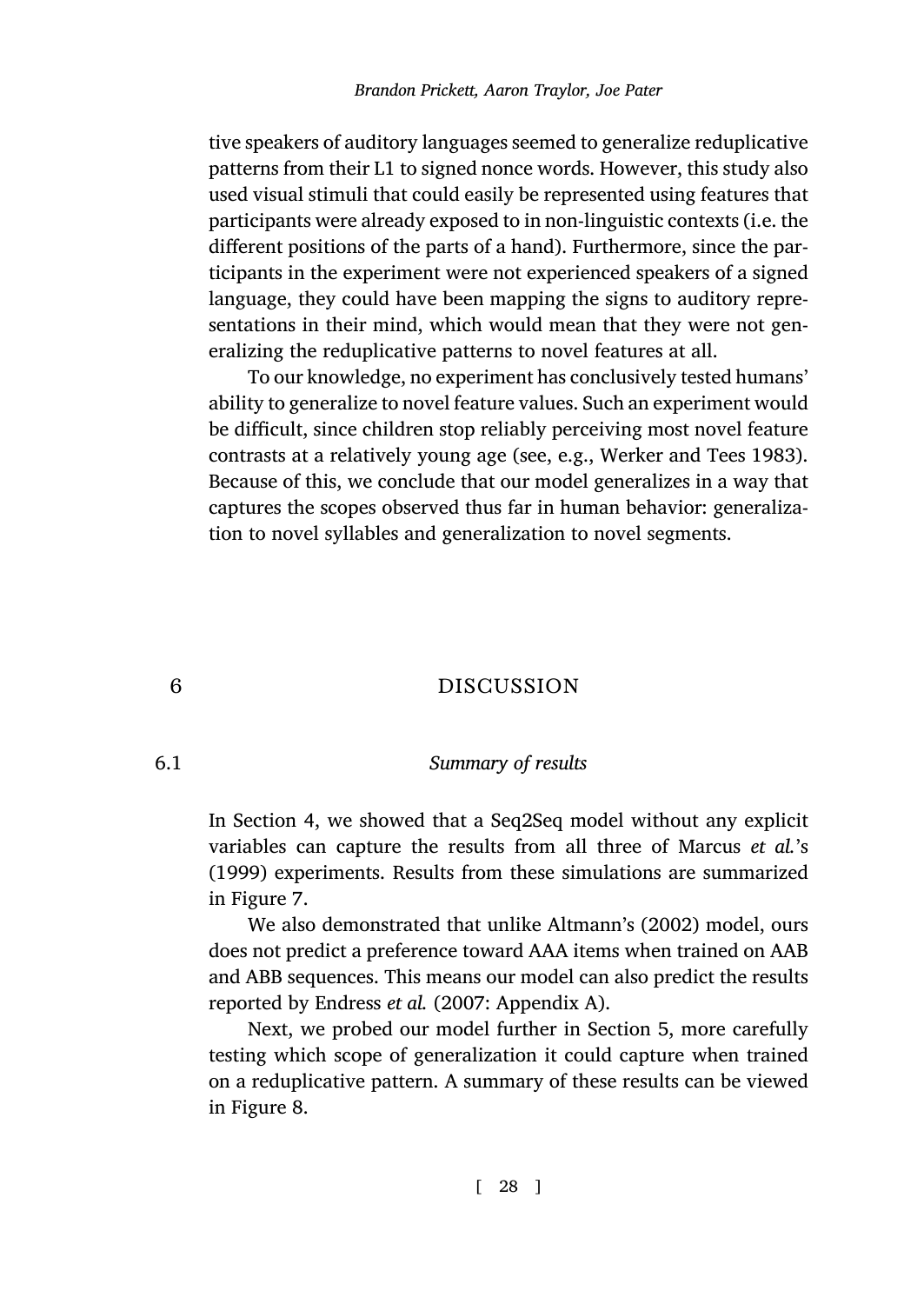

Figure 7: Results from our simulations of the three experiments described in Marcus *et al.* (1999). Error bars show standard error of the mean, check symbols indicate successful simulations of the behavior observed in each experiment



<span id="page-28-0"></span>Figure 8: Summary of results for each dropout condition and scope of generalization. Checks and 'X' symbols indicate which conditions the model reliably succeeded and failed in, respectively

[ 29 ]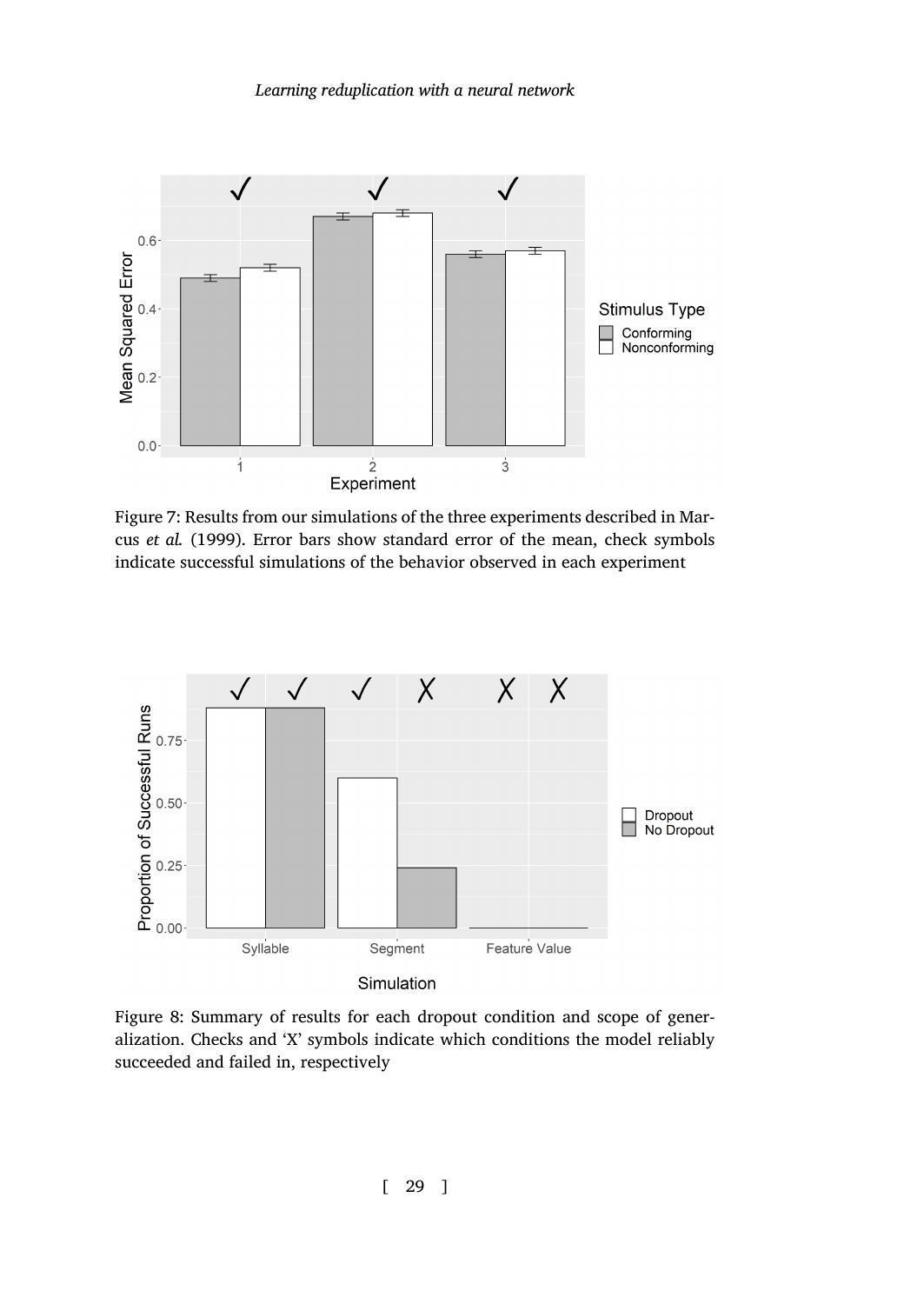The findings from this series of simulations showed that even without dropout, a Seq2Seq model is not simply memorizing mappings for each individual datum, since it was able to generalize reduplication to novel syllables. We also showed that the model, when using dropout in training, [can reliably generalize](#page-37-3) reduplication to novel segments. However, [g](#page-17-0)eneralization to novel feature values was never achieved, regardless of whether or not dropout was used.

# 6.2 *Why can the Seq2Seq model lear[n generalizable](#page-35-10) reduplication?*

Why neural networks generalize in the way that they do is still an open question (see, e.g., Valle-Perez *et al.* 2018). However, the results presented in Section 5 shed some light on why our model succeeded in capturing the infant behavior reported by Marcus *et al.* (1999), while past neural networks failed (for similar work on pro[bing neural net](#page-36-6)[works](#page-36-6) using generalization tasks, see, e.g., Linzen *et al.* 2016; McCoy *et al.* 2018). First of all, we found that the network could never generalize to novel feature values. This explains why past models that were given no [pretraining could not captur](#page-32-1)e the infant generalization – since the pretraining exposed our model to all of the feature values present in both the training and testing phase of the experiment.

Additionally, we found that generalization to novel segments only occurred reliably for our model when it used dropout (Srivastava *et al.* 2014), a standard regularization technique in machine learning. This also explains the failure of past models, since (to our knowledge) dropout has not been used in past attempts to simulate the experiment (although, see Alhama and Zuidema 2018, for the sucessful application of a related mechanism).

It remains an open question whether other forms of regularization (such as an L2 prior) would be as successful at this task as dropout was. One hypothesis for why dropout worked is that it caused certain training data to be indistinguishable from crucial testing data. For example, if the training set included the inputs [pa] and [da], but [ta] was withheld, a model without dropout would not generalize to the novel item because it was never trained on reduplicating [t]. However, if dropout is applied, then in a subset of epochs, the unit activations distinguishing [t] from [d] would no longer be available to the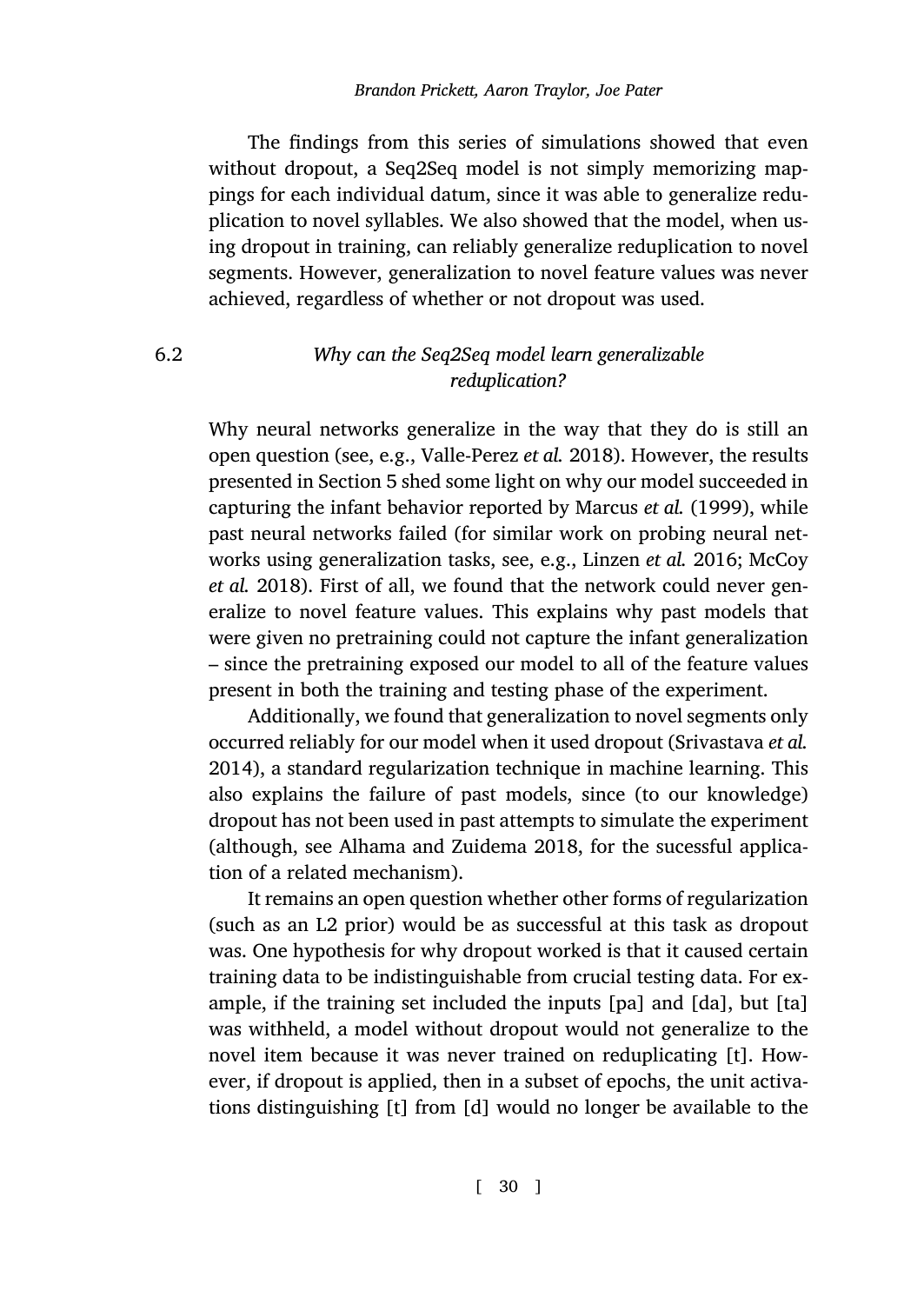model. This would allow it to learn how to reduplicate a syllable that is ambiguous between [ta] and [da]. While this would not allow the model to generalize to novel feature values that were never activated in training, it could provide enough information for generalization to withheld segments. If this hypothesis is correct, then other forms of regularization may not be as successful at increasing the model's scope of generalization. Testing these other methods is an important avenue that future research should explore.

# *Future work* 6.3

There are a number of other opportunities that present themselves for future work. For example, running experiments on humans that test for generalization of reduplicative patterns to truly novel feature values (if such a test is possible) would be beneficial, since it would help shed more light on what scope of ge[neralization](#page-32-5)c[omputational](#page-33-9) [mode](#page-33-9)ls need to achieve.

Probing the Seq2Seq model fu[rther to bette](#page-35-0)r [under](#page-35-0)stand the representations it learns when acquiring reduplication is another important direction for future research to investigate. Ou[r results suggest that](#page-33-3) [when](#page-33-3) [dropout is used, the mo](#page-33-5)[del is likely](#page-37-4) learning a feature-based representation, but understandi[ng which parts of the](#page-35-11) model's architecture [are responsible fo](#page-35-3)r this is still an open question. Methods exist for probing networks in this way (see, e.g., Beguš 2021; Dankers *et al.* 2021) and could help shed light on what exactly is neccessary for a model to capture the results from Marcus *et al.* (1999).

Another area future research should pursue is the relationship between formal descriptions of reduplication (e.g. Clark and Yoshinaka 2014; Dolatian and Heinz 2020; Wang 2021) and the results discussed here. While both experimental (Moreton *et al.* 2021) and computational (Nelson *et al.* 2020) work has touched on the formal complexity of reduplication, there is still much work to be done to bridge the kind of modeling done here with models like finite state automata that are often used to more precisely describe the learnability of patterns.

The learning biases inherent to the Seq2Seq model should also be explored. For example, Endress et al. (2007) and Gallagher (2013) both found that identity-based patterns were easier for humans to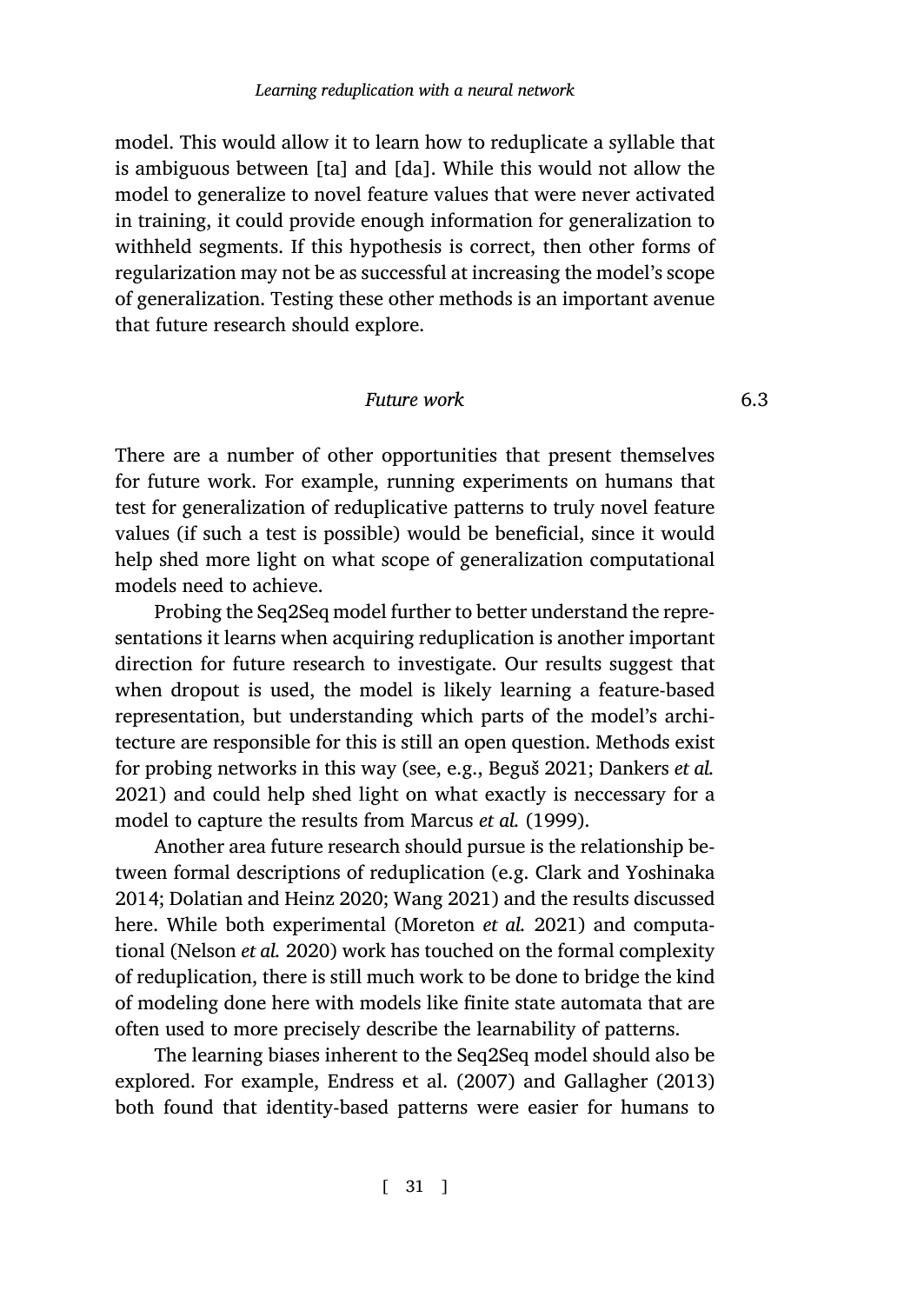learn than more arbitrary ones, and concluded that explicit variables were necessary to model this behavior. Testing to see whether Seq2Seq networks with dropout show a similar bias for identity-based patterns could be another way of testing whether variables are needed in models of cognition.

<span id="page-31-0"></span>Additio[nally, the question of](#page-34-2) compositionality should be revisited, given our findings on reduplication. If neural networks' ability to model these two phenomena is related, as Marcus *et al.* (1999) suggested, then given the right pretraining, a Seq2Seq network with dropout should be able to learn compositional linguistic patterns. Capturing compositionality may require testing novel kinds of featural representations, since our results suggest that novel feature values in the input or output will always be impossible for the model to generalize [to \(see](#page-35-0) Lake a[nd Ba](#page-35-0)roni [2017, sec.](#page-35-12) [5, for a simila](#page-32-0)r suggestion).

# 6.4 *[Con](#page-36-0)clusions*

In the past, it has been claimed that it is impossible for variable-free neural networks to generalize reduplicative patterns in a human-like way (Marcus *et al.* 1999; Marcus 2001; Berent 2013). Here, we presented results showing that a network with no variables, that has been pretrained on randomized data, can capture Marcus *et al.*'s (1999) experimental results. Since our simulations met all three of the criteria laid out by Shultz and Bale (2001) for a successful variable-free simulation of the experiment, our results challenge the claim that simulating these results is only possible with a symbolic model of cognition.

We also probed our model's abilities to determine more precisely what scope of generalization it was using. We found that it could generalize to novel syllables and novel segments, but not to novel feature values. This matches the scope of generalization observed thus far in humans, and also explains why pretraining was necessary for our model to simulate Marcus *et al.*'s (1999) results.

More broadly, this paper challenges the idea that variable-free neural networks are insufficient for modeling human behavior and provides another example of the Seq2Seq architecture successfully mirroring the linguistic capabilities of humans.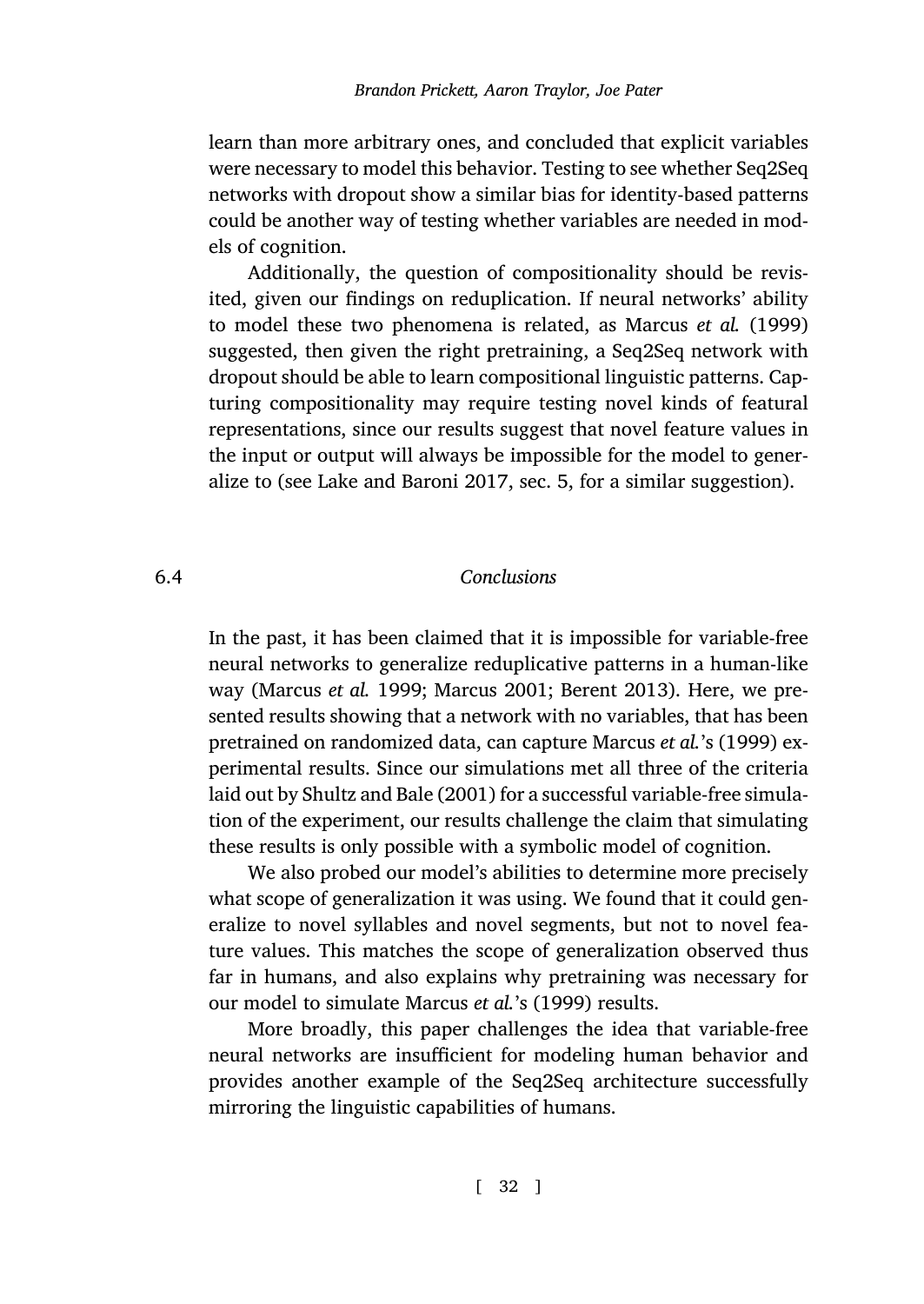# REFERENCES

<span id="page-32-4"></span><span id="page-32-3"></span><span id="page-32-1"></span>Adam ALBRIGHT and Bruce HAYES (2003), Rules vs. analogy in English past tenses: A computational/experimental study, *Cognition*, 90(2):119–161.

<span id="page-32-5"></span>Raquel G. ALHAMA and Willem ZUIDEMA (2018), Pre-Wiring and pre-training: What does a neural network need to learn truly general identity rules?, *Journal of Artificial Intelligence Research*, 61:927–946.

Gerry T.M. ALTMANN (2002), Learning and development in neural networks – the importance of prior experience, *Cognition*, 85(2):B43–B50.

<span id="page-32-0"></span>Dzmitry BAHDANAU, Kyunghyun CHO, and Yoshua BENGIO (2015), Neural machine translation by jointly learning to align and translate, in Yoshua BENGIO and Yann LECUN, editors, *3rd International Conference on Learning Representations, Conference Track Proceedings*.

<span id="page-32-10"></span>Gašper BEGUŠ (2021), Identity-based patterns in deep Convolutional Networks: Generative Adversarial Phonology and reduplication, *Transactions of the Association for Computational Linguistics*, 9:1180–1196.

<span id="page-32-9"></span><span id="page-32-8"></span>Yoshua BENGIO, Patrice SIMARD, and Paolo FRASCONI (1994), Learning long-term dependencies with gradient descent is difficult, *IEEE Transactions on Neural Networks*, 5(2):157–166.

Iris BERENT (2013), The phonological mind, *Trends in Cognitive Sciences*, 17(7):319–327.

<span id="page-32-6"></span>Iris BERENT, Outi BAT-EL, Diane BRENTARI, Amanda DUPUIS, and Vered VAKNIN-NUSBAUM (2016), The double identity of linguistic doubling, *Proceedings of the National Academy of Sciences*[, 113\(48\):13702–13707.](https://github.com/keras-team/keras)

<span id="page-32-7"></span>Iris BERENT, Amanda DUPUIS, and Diane BRENTARI (2014), Phonological reduplication in sign language: Rules rule, *Frontiers in Psychology*, 5(560):1–15.

<span id="page-32-2"></span>Iris BERENT, Gary MARCUS, Joseph SHIMRON, and Adamantios I. GAFOS (2002), The scope of linguistic generalizations: Evidence from Hebrew word formation, *Cognition*, 83(2):113–139.

Iris BERENT and Joseph SHIMRON (1997), The representation of Hebrew words: Evidence from the obligatory contour principle, *Cognition*, 64(1):39–72.

François CHOLLET (2015), Keras, https://github.com/keras-team/keras.

Noam CHOMSKY and Morris HALLE (1968), *The sound pattern of English*, Harper & Row.

Morten H. CHRISTIANSEN and Suzanne L. CURTIN (1999), The power of statistical learning: No need for algebraic rules, in Martin HAHN and Scott C. STONESS, editors, *Proceedings of the 21st Annual Conference of the Cognitive Science Society*, pp. 114–119, Routledge.

[ 33 ]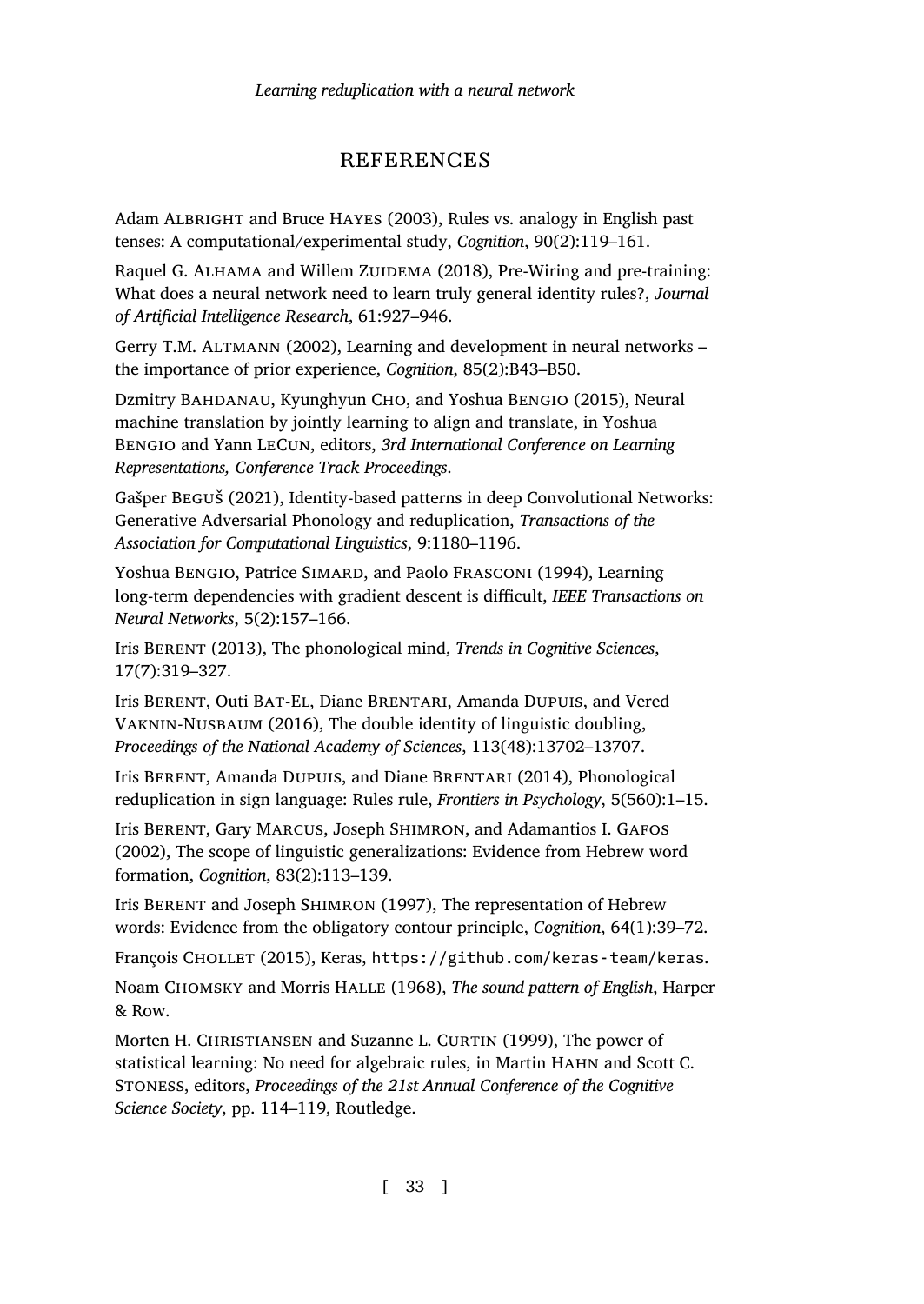<span id="page-33-4"></span><span id="page-33-3"></span>Alexander CLARK and Ryo YOSHINAKA (2014), Distributional learning of parallel multiple context-free grammars, *Machine Learning*, 96(1–2):5–31.

David Paul CORINA (1991), *Towards an understanding of the syllable: evidence from linguistic, psychological, and connectionist*, PhD Thesis, University of California, San Diego.

<span id="page-33-9"></span>Maria CORKERY, Yevgen MATUSEVYCH, and Sharon GOLDWATER (2019), Are we there yet? Encoder-decoder neural networks as cognitive models of English past tense inflection, in Anna KORHONEN, David TRAUM, and Lluís MÀRQUEZ, editors, *Proceedings of the 57th Annual Meeting of the Association for Computational Linguistics*[, pp. 3868–3877.](https://aclanthology.org/2021.conll-1.8)

<span id="page-33-7"></span>Ryan COTTERELL, Christo KIROV, John SYLAK-GLASSMAN, David YAROWSKY, Jason EISNER, and Mans HULDEN (2016), The SIGMORPHON 2016 shared task—morphological reinflection, in Micha ELSNER and Sandra KUEBLER, editors, *Proceedings of the 14th SIGMORPHON Workshop on Computational Research in Phonetics, Phonology, and Morphology*, pp. 10–22.

<span id="page-33-5"></span>Verna DANKERS, Anna LANGEDIJK, Kate MCCURDY, Adina WILLIAMS, and [Dieuwke HUPKES \(2021\), Generalising to](https://aclanthology.org/N19-1423) German plural noun classes, from the perspective of a Recurrent Neural Network, *Conference on Computational Natural Language Learning*, https://aclanthology.org/2021.conll-1.8.

<span id="page-33-2"></span>Jacob DEVLIN, Ming-Wei CHANG, Kenton LEE, and Kristina TOUTANOVA (2019), BERT: Pre-training of deep bidirectional transformers for language understanding, in Jill BURSTEIN, Christy DORAN, and Thamar SOLORIO, editors, *Proceedings of the 2019 Conference of the North American Chapter of the Association for Computational Linguistics: Human Language Technologies, Volume 1 (Long and Short Papers)*, pp. 4171–4186,

<span id="page-33-1"></span><span id="page-33-0"></span>https://aclanthology.org/N19-1423.

Hossep DOLATIAN and Jeffrey HEINZ (2020), Computing and classifying reduplication with 2-way finite-state transducers, *Journal of Language Modelling*, 8(1):179–250.

<span id="page-33-8"></span><span id="page-33-6"></span>Leonidas DOUMAS and John E. HUMMEL (2010), A computational account of the development of the generalization of shape information, *Cognitive Science*, 34(4):698–712.

Jeffrey L. ELMAN (1990), Finding structure in time, *Cognitive Science*, 14(2):179–211.

Ansgar D. ENDRESS, Ghislaine DEHAENE-LAMBERTZ, and Jacques MEHLER (2007), Perceptual constraints and the learnability of simple grammars, *Cognition*, 105(3):577–614.

Charles A. FERGUSON (1964), Baby talk in six languages, *American Anthropologist*, 66(6\_PART2):103–114.

Adamantios I. GAFOS (1999), *The articulatory basis of locality in phonology*, Taylor & Francis.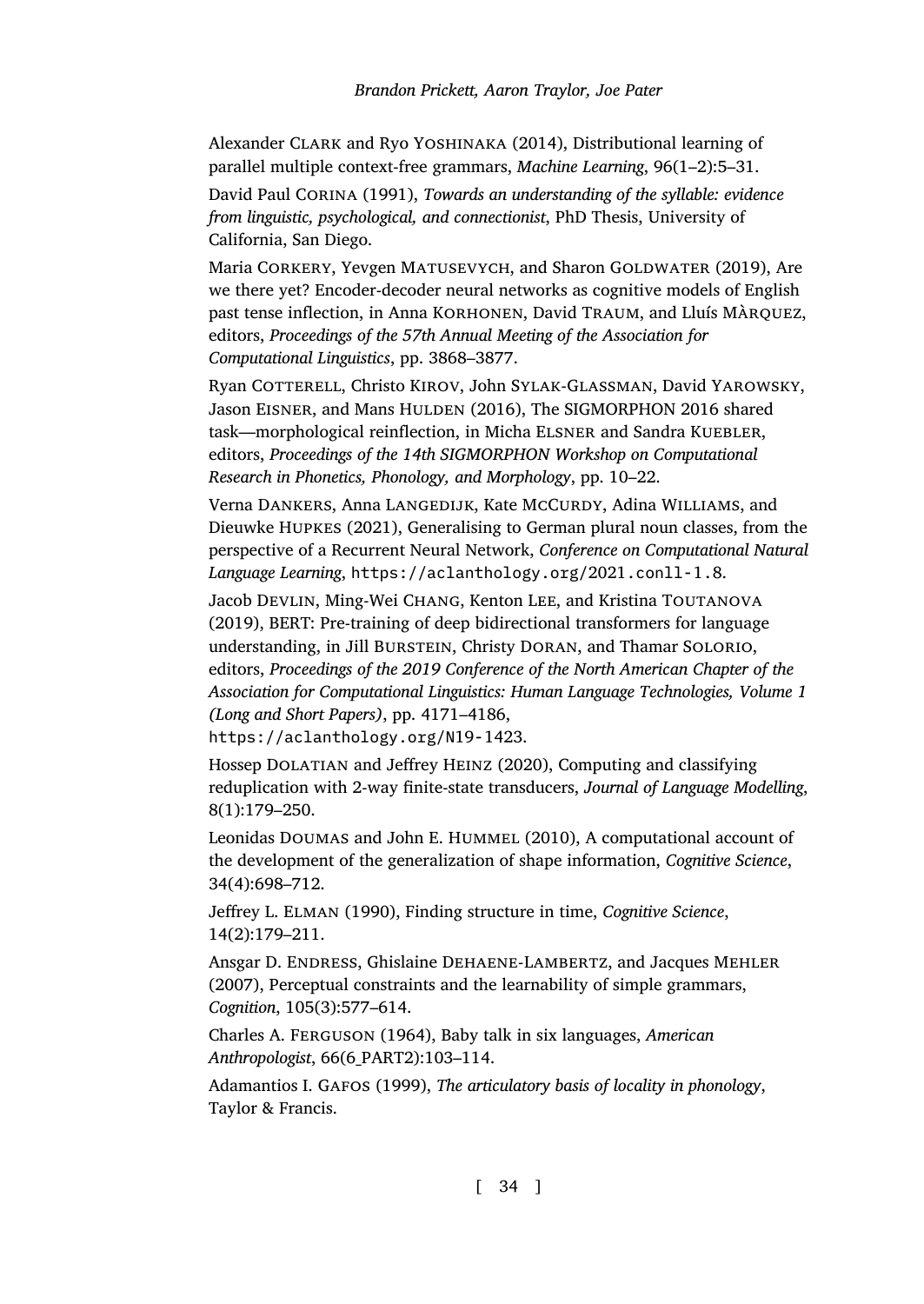<span id="page-34-9"></span><span id="page-34-7"></span><span id="page-34-5"></span><span id="page-34-1"></span>Michael GASSER (1993), *Learning words in time: Towards a modular connectionist account of the acquisition of receptive morphology*, Indiana University, Department of Computer Science.

<span id="page-34-10"></span>Jila GHOMESHI, Ray JACKENDOFF, Nicole ROSEN, and Kevin RUSSELL (2004), Contrastive Focus Reduplication in English (The Salad-Salad Paper), *Natural Language & Linguistic Theory*, 22(2):307–357, ISSN 0167-806X, https://www.jstor.org/stable/4048061.

Coleman HALEY and Colin WILSON (2021), Deep neural networks easily learn unnatural infixation and reduplication patterns, *Proceedings of the Society for Computation in Linguistics (SCiL)*, pp. 427–433.

<span id="page-34-8"></span><span id="page-34-6"></span>Silke HAMANN (2010), Phonetics-phonology interface, in Nancy C. KULA, Bert BOTMA, and Kuniya NASUKAWA, editors, *The Bloomsbury Companion to Phonology*, Bloomsbury Companions, Bloomsbury.

<span id="page-34-0"></span>Adriana HANULIKOVA and Andrea WEBER (2010), Production of English interdental fricatives by Dutch, German, and English speakers, in Magdalena WREMBEL, Malgorzata KUL, and Katarzyna DZIUBALSKA-KOLACZYK, editors, *New Sounds 2010: Sixth International Symposium on the Acquisition of Second Language Speech*, pp. 173–178, Peter Lang Verlag.

<span id="page-34-4"></span>Bruce HAYES (2011), *Introductory phonology*, John Wiley & Sons.

<span id="page-34-3"></span>Sepp HOCHREITER, Yoshua BENGIO, Paolo FRASCONI, and Jürgen SCHMIDHUBER (2001), *Gradient flow in recurrent nets: the difficulty of learning long-term dependencies*, A field guide to dynamical recurrent neural networks. IEEE Press.

Michael I. JORDAN (1986), Serial order: A parallel distributed processing approach, Technical report, University of California, San Diego.

<span id="page-34-2"></span>Christo KIROV and Ryan COTTERELL (2018), Recurrent Neural Networks in linguistic theory: Revisiting Pinker & Prince (1988) and the past tense debate, *Transactions of the Association for Computational Linguistics*, 6:651–665.

Kris KORREL, Dieuwke HUPKES, Verna DANKERS, and Elia BRUNI (2019), Transcoding compositionally: Using attention to find more generalizable solutions, in *Proceedings of the 2019 ACL Workshop BlackboxNLP: Analyzing and Interpreting Neural Networks for NLP*, pp. 1–11, Association for Computational Linguistics, doi:10.18653/v1/W19-4801.

Ludmila I. KUNCHEVA (2014), *Combining pattern classifiers: methods and algorithms*, John Wiley & Sons.

Brenden M. LAKE and Marco BARONI (2017), Generalization without systematicity: On the compositional skills of sequence-to-sequence recurrent networks, in Jennifer DY and Andreas KRAUSE, editors, *Proceedings of the 35th International Conference on Machine Learning*.

[ 35 ]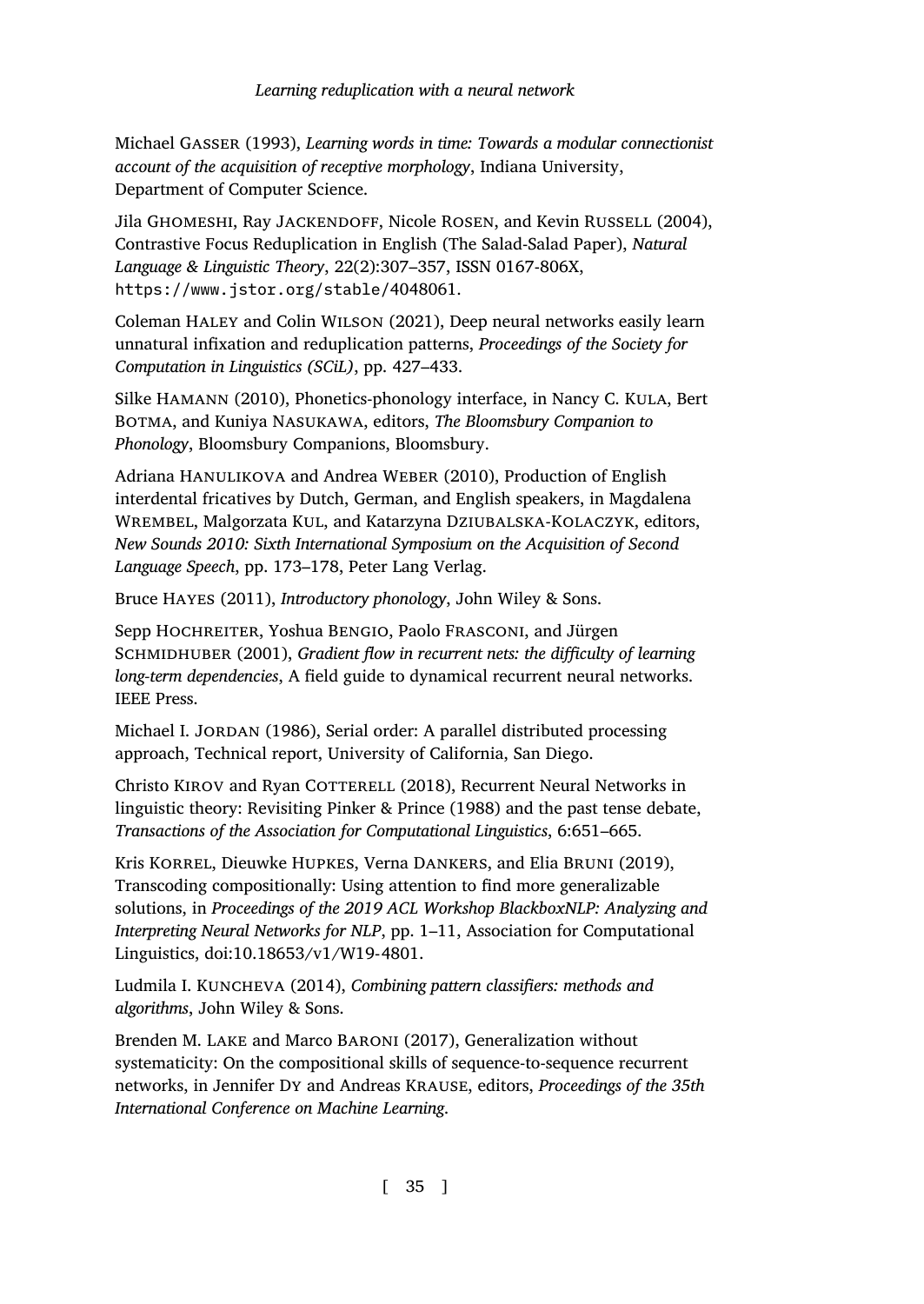<span id="page-35-8"></span>Jean-Yves LE BOUDEC (2011), *Performance evaluation of computer and communication systems*, Epfl Press.

<span id="page-35-4"></span>Omer LEVY, Kenton LEE, Nicholas FITZGERALD, and Luke ZETTLEMOYER (2018), Long Short-Term Memory as a dynamically computed element-wise weighted sum, *Proceedings of the 56th Annual Meeting of the Association for Computational Linguistics (Volume 2: Short Papers)*, pp. 732–739.

<span id="page-35-10"></span>Tal LINZEN, Emmanuel DUPOUX, and Yoav GOLDBERG (2016), Assessing the ability of LSTMs to learn syntax-sensitive dependencies, *Transactions of the Association for Computational Linguistics*, 4:521–535.

<span id="page-35-1"></span>Gary MARCUS (1998), Rethinking eliminative connectionism, *Cognitive Psychology*, 37(3):243–282.

<span id="page-35-2"></span>Gary MARCUS (1999), Do infants learn grammar with algebra or statistics? Response, *Science*, 284(5413):436–437.

<span id="page-35-12"></span>Gary MARCUS (2001), *The algebraic mind*, Cambridge, MA: MIT Press.

<span id="page-35-0"></span>Gary MARCUS, Sugumaran VIJAYAN, S. Bandi RAO, and Peter M. VISHTON (1999), Rule learning by seven-month-old infants, *Science*, 283(5398):77–80.

<span id="page-35-6"></span>Reiko MAZUKA, Tadahisa KONDO, and Akiko HAYASHI (2008), Japanese mothers' use of specialized vocabulary in infant-directed speech: infant-directed vocabulary in Japanese, in *The origins of language*, pp. 39–58, Springer.

<span id="page-35-5"></span>R. Thomas MCCOY, Erin GRANT, Paul SMOLENSKY, Thomas L GRIFFITHS, and Tal LINZEN (2020), Universal linguistic inductive biases via meta-learning, *Proceedings of the 42nd Annual Conference of the Cognitive Science Society*.

Richard Thomas MCCOY, Robert FRANK, and Tal LINZEN (2018), Revisiting the poverty of the stimulus: hierarchical generalization without a hierarchical bias in recurrent neural networks, in Chuck KALISH, Martina RAU, Jerry ZHU, and Timothy ROGERS, editors, *Proceedings of CogSci 2018*, pp. 2096–2101.

<span id="page-35-11"></span>Elliott MORETON, Brandon PRICKETT, Katya PERTSOVA, Josh FENNELL, Joe PATER, and Lisa SANDERS (2021), Learning repetition, but not syllable reversal, in Ryan BENNETT, Richard BIBBS, Mykel L. BRINKERHOFF, Max J. KAPLAN, Stephanie RICH, Amanda RYSLING, Nicholas VAN HANDEL, and Maya Wax CAVALLARO, editors, *Proceedings of the Annual Meetings on Phonology*.

<span id="page-35-9"></span>Breyne Arlene MOSKOWITZ (1975), The acquisition of fricatives: A study in phonetics and phonology, *Journal of Phonetics*, 3(3):141–150.

<span id="page-35-3"></span>Max NELSON, Hossep DOLATIAN, Jonathan RAWSKI, and Brandon PRICKETT (2020), Probing RNN Encoder-Decoder generalization of subregular functions using reduplication, *Proceedings of the Society for Computation in Linguistics (SCiL)*, pp. 31–42.

<span id="page-35-7"></span>Andrew NEVINS and Bert VAUX (2003), Metalinguistic, shmetalinguistic: The phonology of shmreduplication, in J. CIHLAR, A. FRANKLIN, D. KAISER, and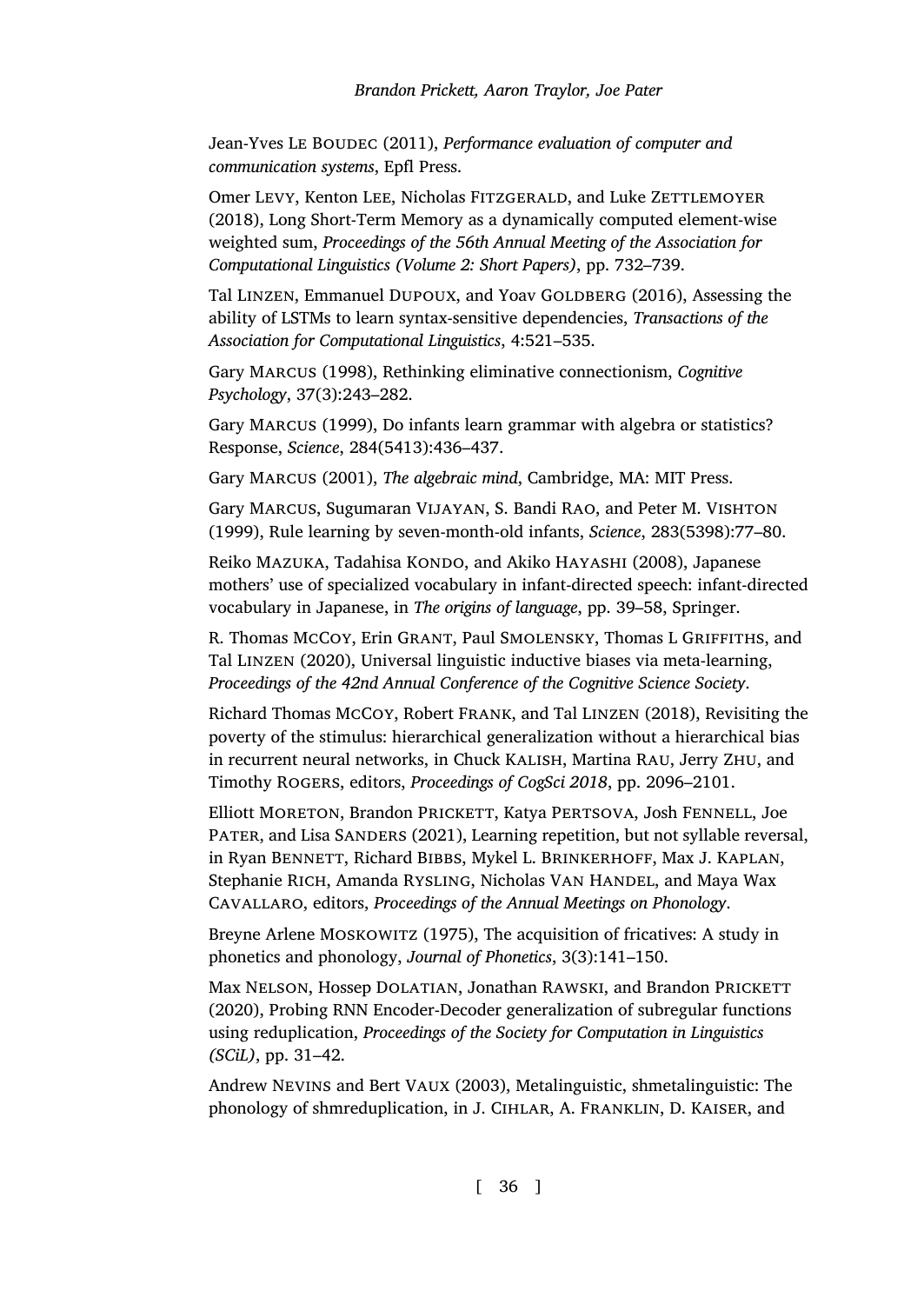<span id="page-36-5"></span><span id="page-36-3"></span>J. KIMBARA, editors, *Proceedings from the 39th Annual Meeting of the Chicago Linguistic Society*, pp. 702–721, Chicago Linguistic Society.

<span id="page-36-8"></span>Steven PINKER and Alan PRINCE (1988), On language and connectionism: [Analysis of a parallel distributed processing model](https://github.com/farizrahman4u/seq2seq) of language acquisition, *Cognition*, 28(1):73–193.

Brandon PRICKETT (2019), Learning biases in opaque interactions, *Phonology*, 36(4):627–653, doi:10.1017/S0952675719000320.

<span id="page-36-2"></span>Hugh RABAGLIATI, Brock FERGUSON, and Casey LEW-WILLIAMS (2019), The profile of abstract rule learning in infancy: Meta-analytic and experimental evidence, *Developmental Science*, 22:1–18.

<span id="page-36-4"></span>Fariz RAHMAN (2016), seq2seq: Sequence to sequence learning with Keras, https://github.com/farizrahman4u/seq2seq.

<span id="page-36-0"></span>D. Victoria RAU, Hui-Huan Ann CHANG, and Elaine E. TARONE (2009), Think or sink: Chinese learners' acquisition of the English voiceless interdental fricative, *Language Learning*, 59(3):581–621.

<span id="page-36-9"></span>D.E. RUMELHART and J.L. MCCLELLAND (1986), On learning the past tenses of English verbs, in J.L. MCCLELLAND and D.E. RUMELHART, editors, *Parallel Distributed Processing: Explorations in the Microstructure of Cognition*, volume 2: [Psychological and Biological Models, pp. 216–271, The MIT](https://files.eric.ed.gov/fulltext/ED036789.pdf) Press.

<span id="page-36-6"></span>Mark S. SEIDENBERG and Jeff L. ELMAN (1999), Do infants learn grammar with algebra or statistics?, *Science*, 284(5413):433.

<span id="page-36-7"></span>Thomas R. SHULTZ and Alan C. BALE (2001), Neural network simulation of infant familiarization to artificial sentences: Rule-like behavior without explicit rules and variables, *Infancy*, 2(4):501–536.

Mary H. SKEEL (1969), Perceptual confusions among fricatives in preschool children., Technical report, The University of Wisconsin, https://files.eric.ed.gov/fulltext/ED036789.pdf.

<span id="page-36-1"></span>Nitish SRIVASTAVA, Geoffrey HINTON, Alex KRIZHEVSKY, Ilya SUTSKEVER, and Ruslan SALAKHUTDINOV (2014), Dropout: A simple way to prevent neural networks from overfitting, *The Journal of Machine Learning Research*, 15(1):1929–1958.

Pavol ŠTEKAUER, Salvador VALERA, and Lívia KÖRTVÉLYESSY (2012), *Word-formation in the world's languages: a typological survey*, Cambridge University Press.

Joseph Paul STEMBERGER and Marshall LEWIS (1986), Reduplication in Ewe: Morphological accommodation to phonological errors, *Phonology*, 3:151–160.

Ilya SUTSKEVER, Oriol VINYALS, and Quoc V. LE (2014), Sequence to sequence learning with neural networks, in *Advances in neural information processing systems*, pp. 3104–3112.

[ 37 ]